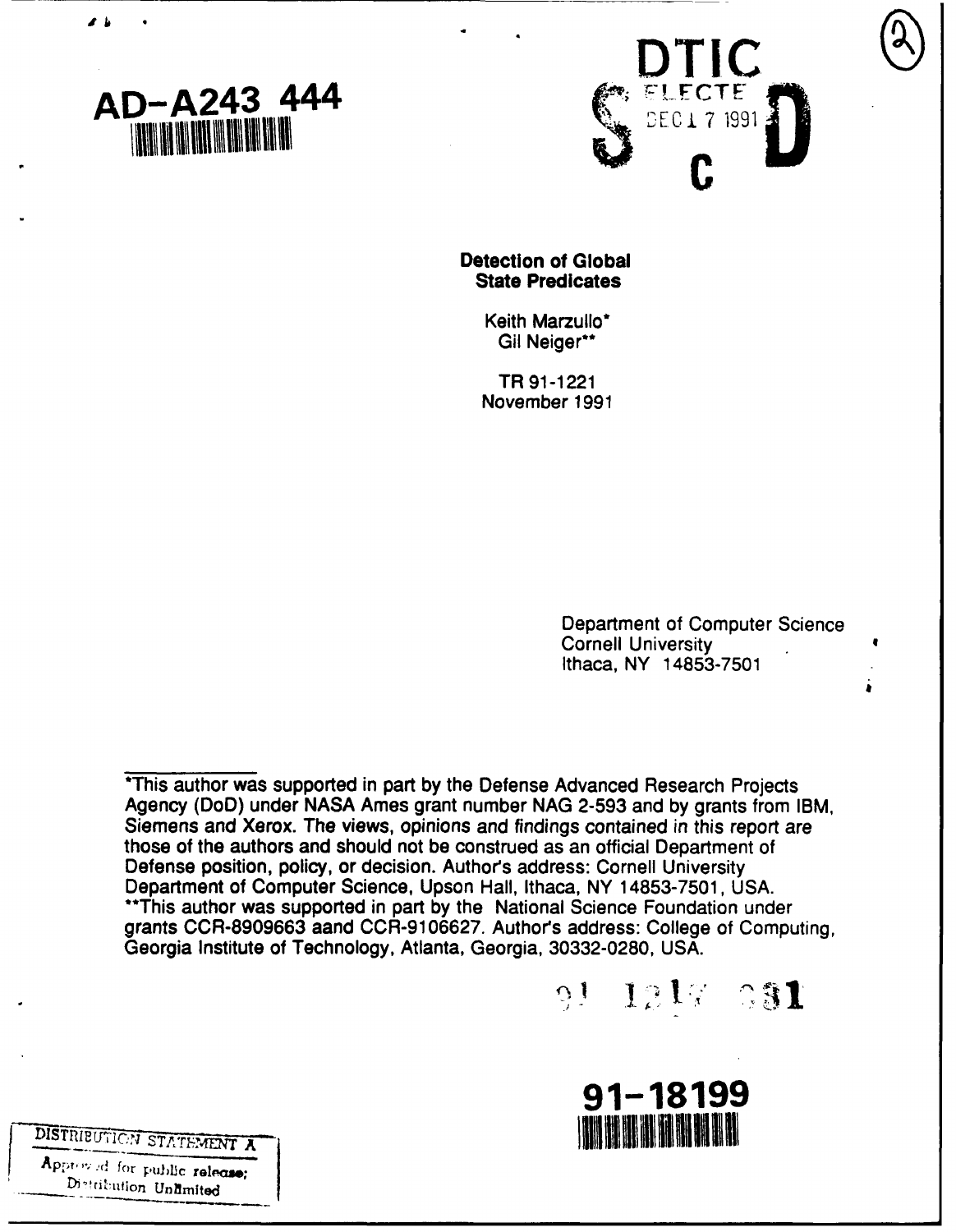# Detection of Global State Predicates

Keith Marzullo\* Gil Neigert

#### Abstract

This paper examines algorithms for detecting when a property  $\Phi$  holds during the execution of a distributed system. The properties we consider are expressed over the state of the system and are not assumed to have properties that facilitate detection, such as stability.

Detection is done **by** a monitoring process within the system, which cannot perceive an execution of a distributed system as a total order: because of this, we consider two interpretations for "detecting  $\Phi$ ":

- **1.** There is an execution consistent with the observed behavior such that  $\Phi$  was true at a point in that execution. We refer to this property as *possibly 4P.*
- 2. For all executions consistent with the observed behavior, there was some point in real time at which the global state of the system satisfied  $\Phi$ . We refer to this property as *definitely*  $\Phi$ .

In this paper, we give formal definitions for these two interpretations and present algorithms for them. We give protocols for both asynchronous and synchronous systems and, for synchronous systems. give upper bounds on the time between the occurrence of the property of interest and the time a monitor detects the property.

<sup>\*</sup>This author was supported in part **by** the Defense Advanced Research Projects Agency (DoD) under **NASA** Ames grant number **NAG 2-593** and **by** grants from **IBM.** Siemens and Xerox. The views, opinions, and findings contained in this report are those of the authors and should not be construed as an official Department of Defense position. policy. or decision. Author's address: Cornell University Department of Computer Science. Upson Hall, Ithaca, New York **14853-7501, USA.** <sup>t</sup>

This author was supported in part **by** the National Science Foundation under grants **CCR-8909663** and **CCR-9106627.** Author's address: College of Computing. Georgia Institute of Technology, Atlanta, Georgia **30332-0280. USA.**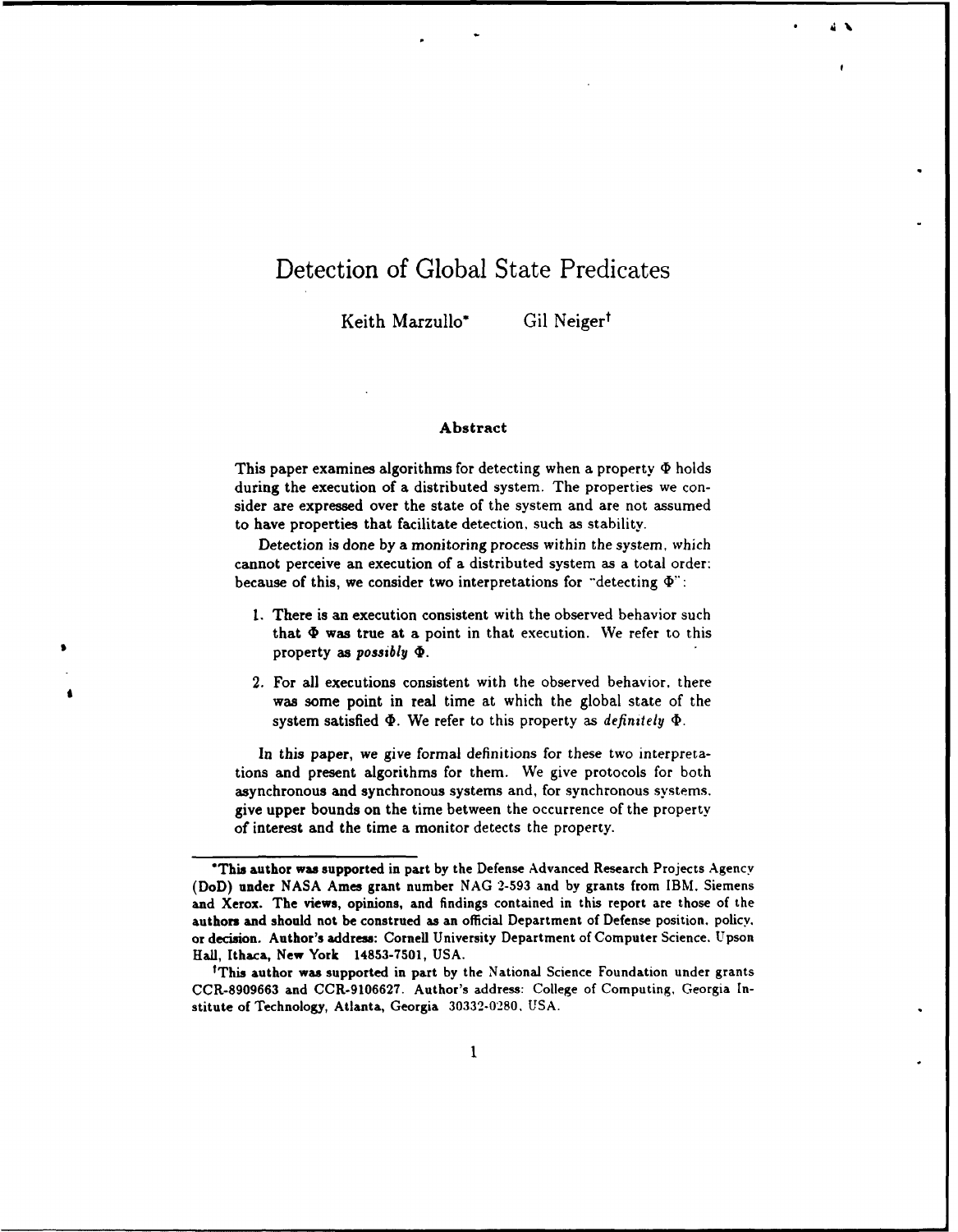| <b>REPORT DOCUMENTATION PAGE</b>                                                                                          |                                                                    | Form Approved<br>OMB No. 0704-0188                                                                                                                                                                                                                                                                                                                                                                                                                                                                                                                                                                    |
|---------------------------------------------------------------------------------------------------------------------------|--------------------------------------------------------------------|-------------------------------------------------------------------------------------------------------------------------------------------------------------------------------------------------------------------------------------------------------------------------------------------------------------------------------------------------------------------------------------------------------------------------------------------------------------------------------------------------------------------------------------------------------------------------------------------------------|
| VA 22202-4302, and to the Office of Management and Budget, Paperwork Reduction Project (0704-0188), Washington, DC 20503. |                                                                    | Public reporting burden for this collection of information is estimated to average 1 hour per response, including the lime for reviewing Instructions, aearching existing data sources, gathering and<br>maintaning the data needed, and completing and reviewing the collection of information. Send comments regarding this burden estimate or any other aspect of this collection of information,<br>including suggestions for reducing this burden, to Washington Headquarters Services, Directorate for information Operations and Reports, 1215 Jefferson Davis Highway, Suite 1204, Arlington, |
| 1. AGENCY USE ONLY (Leave blank)                                                                                          | 2. REPORT DATE                                                     | 3. REPORT TYPE AND DATES COVERED                                                                                                                                                                                                                                                                                                                                                                                                                                                                                                                                                                      |
|                                                                                                                           | November 1991                                                      | Special Technical                                                                                                                                                                                                                                                                                                                                                                                                                                                                                                                                                                                     |
| <b>4. TITLE AND SUBTITLE</b>                                                                                              |                                                                    | 5. FUNDING NUMBERS                                                                                                                                                                                                                                                                                                                                                                                                                                                                                                                                                                                    |
| Detection of Global State Predicates                                                                                      |                                                                    | NAG 2-593                                                                                                                                                                                                                                                                                                                                                                                                                                                                                                                                                                                             |
| 6. AUTHOR(S)                                                                                                              |                                                                    |                                                                                                                                                                                                                                                                                                                                                                                                                                                                                                                                                                                                       |
| Keith Marzullo, Gil Neiger                                                                                                |                                                                    |                                                                                                                                                                                                                                                                                                                                                                                                                                                                                                                                                                                                       |
| 7. PERFORMING ORGANIZATION NAME(S) AND ADDRESS(ES)<br>Keith Marzullo, Assistant Professor<br>Dept. of Computer Science    |                                                                    | 8. PERFORMING ORGANIZATION<br><b>REPORT NUMBER</b>                                                                                                                                                                                                                                                                                                                                                                                                                                                                                                                                                    |
| Cornell University                                                                                                        |                                                                    | $91 - 1221$                                                                                                                                                                                                                                                                                                                                                                                                                                                                                                                                                                                           |
| 9. SPONSORING/MONITORING AGENCY NAME(S) AND ADDRESS(ES)<br>DARPA/ISTO                                                     |                                                                    | <b>10. SPONSORING/MONITORING</b><br><b>AGENCY REPORT NUMBER</b>                                                                                                                                                                                                                                                                                                                                                                                                                                                                                                                                       |
| 12a. DISTRIBUTION/AVAILABILITY STATEMENT                                                                                  | an any fubulo release<br><b>ALTION UNLIMITED AT</b>                | <b>12b. DISTRIBUTION CODE</b>                                                                                                                                                                                                                                                                                                                                                                                                                                                                                                                                                                         |
| 13. ABSTRACT (Maximum 200 words)                                                                                          |                                                                    |                                                                                                                                                                                                                                                                                                                                                                                                                                                                                                                                                                                                       |
| Please see page 1 of this report.                                                                                         |                                                                    |                                                                                                                                                                                                                                                                                                                                                                                                                                                                                                                                                                                                       |
| <b>14. SUBJECT TERMS</b>                                                                                                  |                                                                    | <b>15. NUMBER OF PAGES</b><br>23                                                                                                                                                                                                                                                                                                                                                                                                                                                                                                                                                                      |
|                                                                                                                           |                                                                    | 16. PRICE CODE                                                                                                                                                                                                                                                                                                                                                                                                                                                                                                                                                                                        |
| 17. SECURITY CLASSIFICATION<br>OF REPORT<br>UNCLASSIFIED                                                                  | <b>18. SECURITY CLASSIFICATION</b><br>OF THIS PAGE<br>UNCLASSIFIED | 19. SECURITY CLASSIFICATION<br>20. LIMITATION OF<br>OF ABSTRACT<br><b>ABSTRACT</b><br>UNCLASSIFIED<br>UNLIMITED                                                                                                                                                                                                                                                                                                                                                                                                                                                                                       |
| NSN 7540-01-280-5500                                                                                                      |                                                                    | Standard Form 298 (Rev. 2-89)                                                                                                                                                                                                                                                                                                                                                                                                                                                                                                                                                                         |

 $\sim$   $\sim$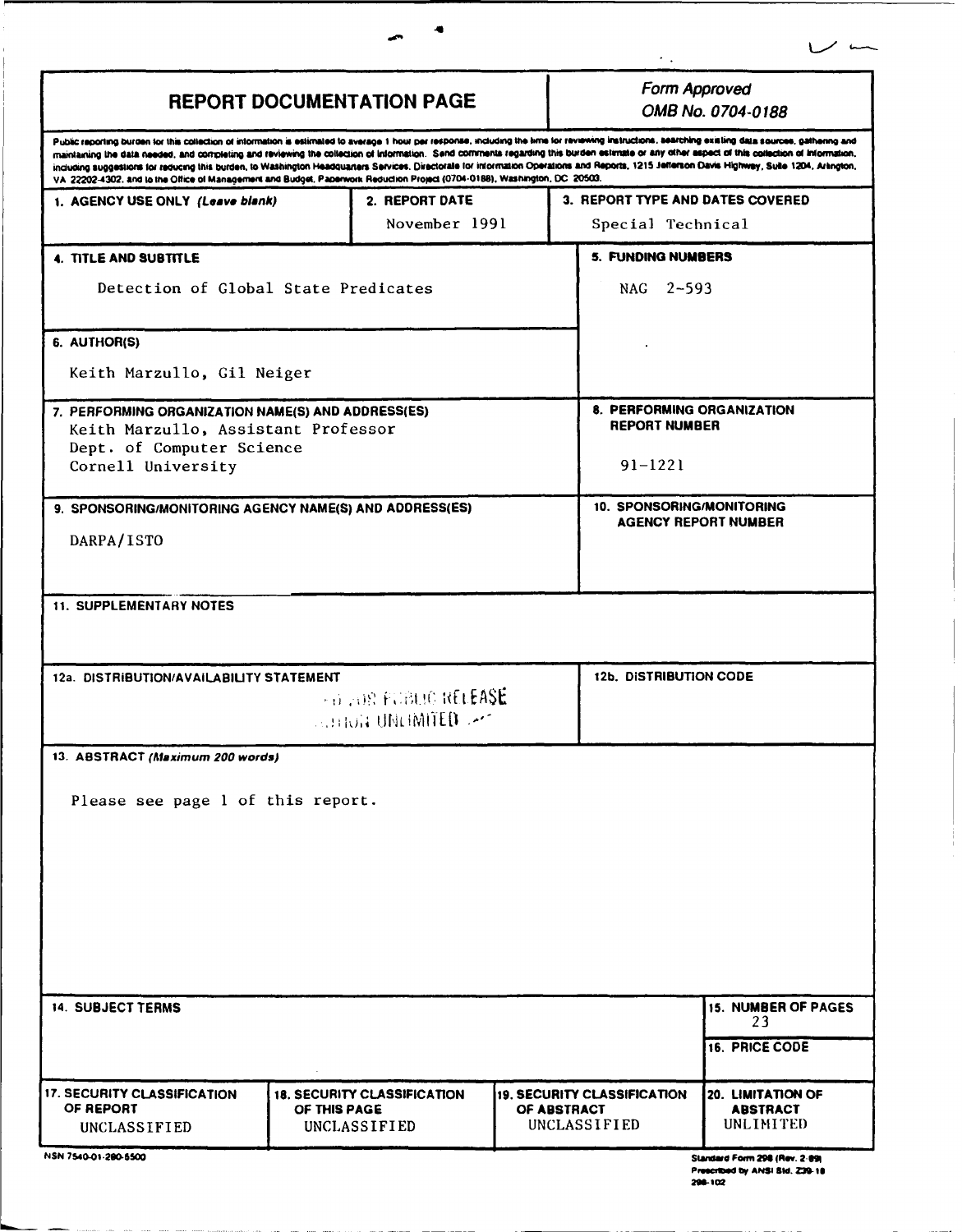

**A** *reactive system [6]* is characterized **by** a *control program* that interacts with an *environment.* The control program is input-driven: it monitors the environment and reacts to significant events by sending commands to the environment. There are many examples of reactive systems; for example. most embedded real-time systems are reactive systems, in which case the environment is an instrumented physical process. Non-real-time examples of reactive systems includes monitoring and debugging systems [4.131 and tool integration services [5,14].

In the *Meta* project [9,11], we have been developing tools that support the management of distributed applications through the use of a reactive system structure. Using Meta, the distributed application and its supporting services (for example, operating system, network servers, and hardware) can be instrumented with *sensors* that access its state and *actuators* that allow its state to be changed. Meta also provides a distributed interpreter of finite state automata that reference these sensors and actuators. Under Meta, control programs are translated into finite state automata that are executed by this distributed interpreter. Each interpreter executes *guarded atomic commands* of the form  $\langle \Phi \rightarrow S \rangle$ , meaning execute the action S in a state satisfying the global state predicate **4.**

The problem addressed in this paper arises in the context of Meta: how can a set of processes monitor the state of a distributed application in a consistent manner? For example, consider the simple distributed application shown in Figure 1. Each of the three processes in the application has a light, and the control processes would each like to take an action when some specified subset of the lights are on. The application processes are instrumented with *stubs* that determine when the process turns its light on or off. This information is disseminated to the control processes. each of which then determines when its condition of interest is met.

Meta is built on top of the ISIS toolkit [1], and so we first built the sensor dissemination mechanism using atomic broadcast. Atomic broadcast guarantees that all recipients receive the messages in the same order and that this order is consistent with causality [7]. Unfortunately. the control processes are somewhat limited in what they can deduce when they find that their condition of interest holds.

For example, Figure 2 shows a space-time diagram of an execution of the application shown in Figure 1. In this figure. a process turning its light on is represented by a rectangle and the process turning its light off is rep-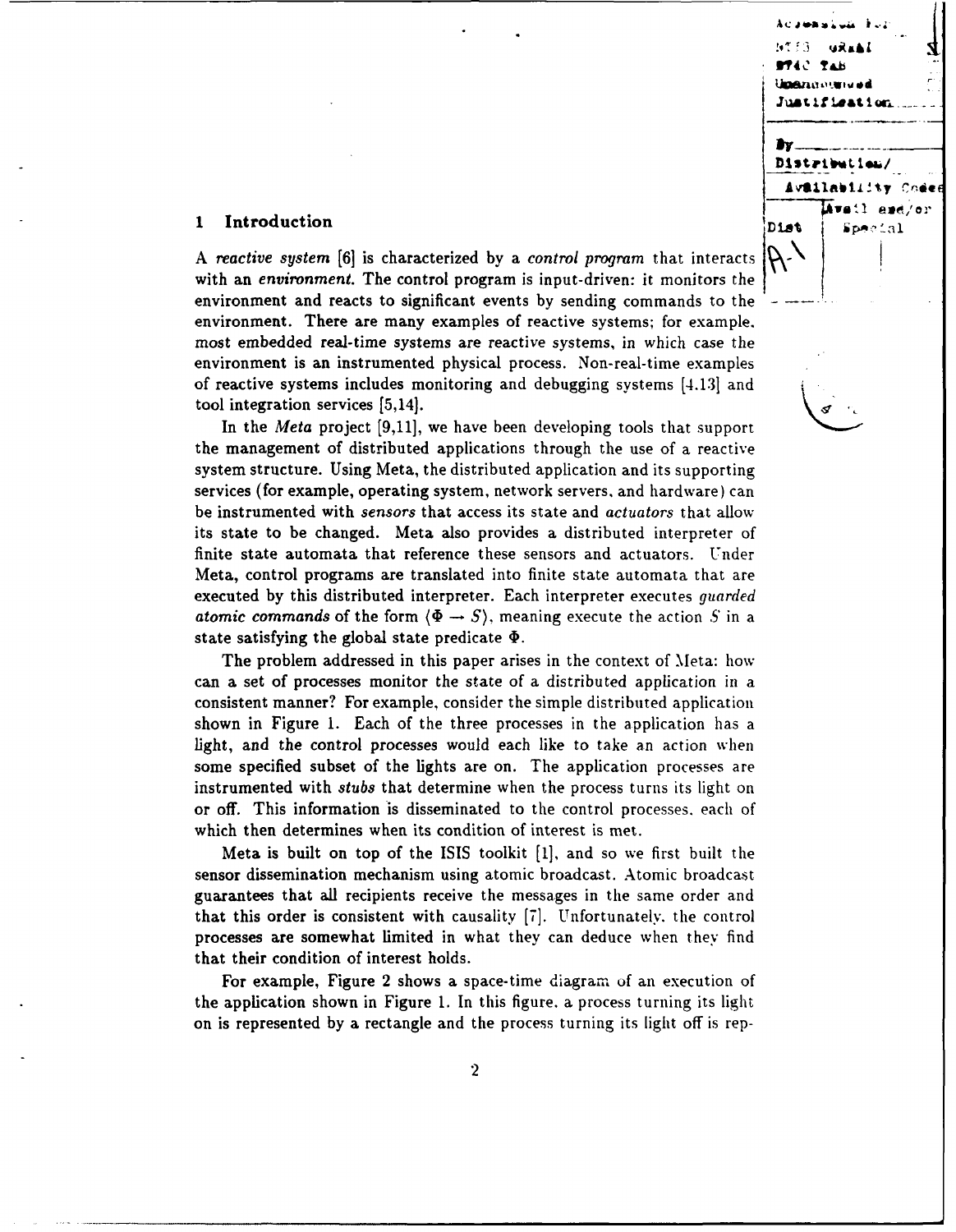

Figure **1:** A Monitored Distributed Application

resented **by** a vertical line. Assume, for the moment, that this system is *asynchronous,* meaning that there is no bound on message passing delays or on the relative speeds of processes. In this case, the only ordering relations between events that can be determined from within the system are those of potential causality. Two events that are not so related are *concurrent*. In Figure 2, the events a and *b* are concurrent as are a and *c.* so the control processes could receive these event notifications (as sent by atomic broadcast) in one of these orders:  $(a; b; c)$ ,  $(b; a; c)$  or  $(b; c; a)$ . Thus. the control processes may or may not determine that  $p_1$ 's and  $p_2$ 's lights were on simultaneously. but they will reach the same decision. On the other hand. the events a. *d* and *e are* causally ordered, so the control processes will determine that  $p_1$ 's and  $p_3$ 's lights were on simultaneously.

Given a global property  $\Phi$ , there are at least two ways that "detecting  $\Phi$ " can be interpreted:

**1.** There is an execution *(i.e.* a linear sequence of events) consistent with the observed behavior such that  $\Phi$  was true at a point in that execution. We will refer to this property as *possibly .* In the spacetime diagram shown in Figure 2, the predicate *possibly* ( $p_1$ 's light on and  $p_2$ 's light on) holds.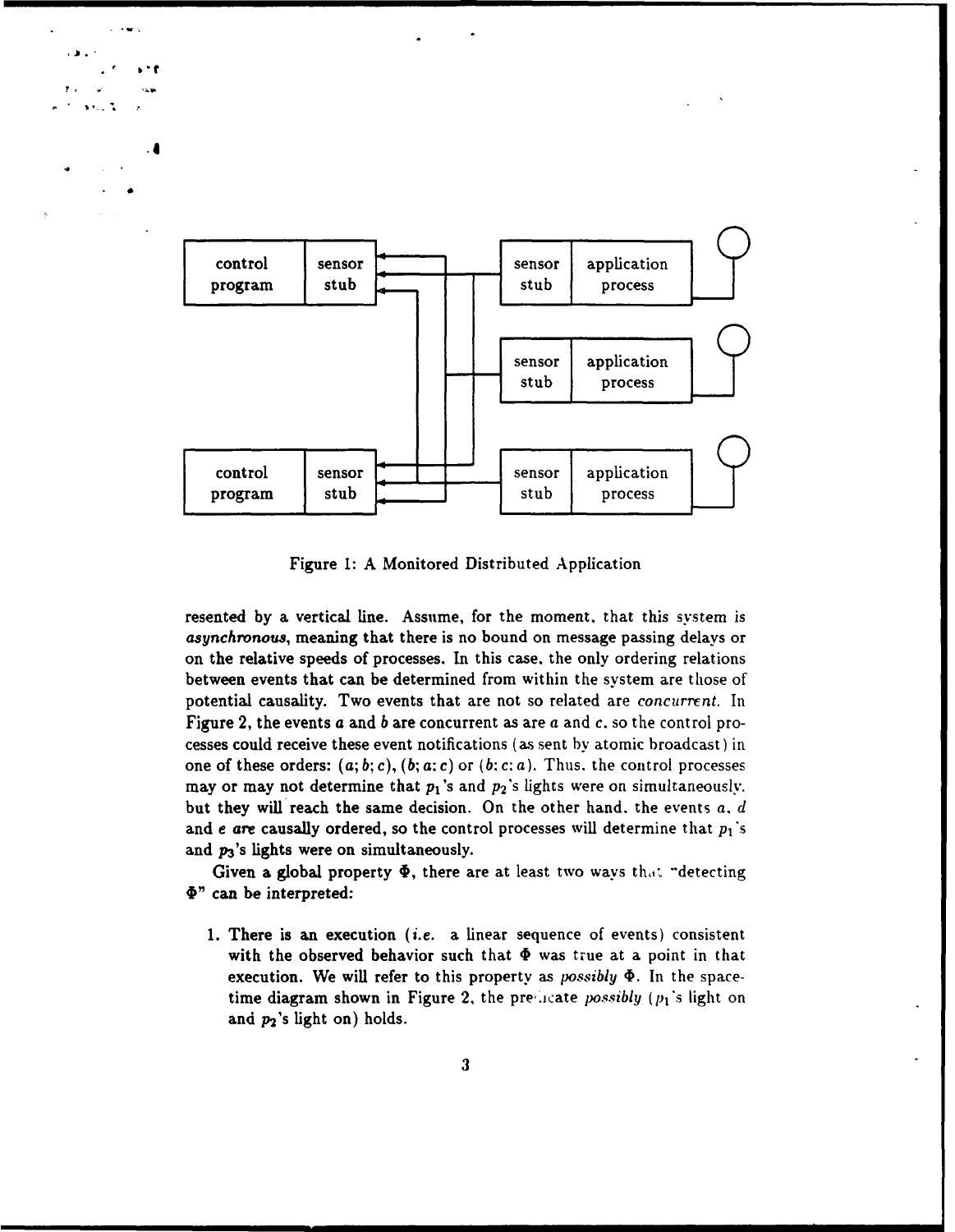

Figure 2: Space-Time Diagram of Application Execution

2. For all executions consistent with the observed behavior, there was some point in real time at which the global state of the system satisfied **.** We will refer to this property as *definitely .* In the execution shown in Figure 2, the predicate *definitely*  $(p_1)$ 's light on and  $p_3$ 's light on) holds, since the event of **p3** turning its light on happened between **pi** turning its light on and **pi** turning its light off.

Note that *definitely*  $\Phi$  is stronger than *possibly*  $\Phi$ . Hence, we will want to guarantee that if a control program determines *possibly* 4 for a set of local states, then no control program will ever determine *definitely*  $\neg \Phi$  for the same states. Note that both of these conditions refer to some past state or states.

In this paper, we give formal definitions for these two interpretations and present protocols for them. We first give the protocols for an asynchronous system. These protocols can take an unbounded amount of time to detect their condition of interest; furthermore. they can have substantial running times because they may have to enumerate may possible global states. However, no better is possible, in general, due to the nature of asynchronous systems. We then modify these protocols for a system with approximately synchronized clocks and bounded message delay. These protocols are more practical, and we give upper bounds on the time between the occurrence of the property of interest and the time a control program detects the property. The existence of such a bound makes these protocols more useful in real systems.

*Snapshot* protocols for computing global states of a distributed system **[2]** are related to the protocols described in this paper. but they suffer from a limitation similar to that of the atomic broadcast implementation described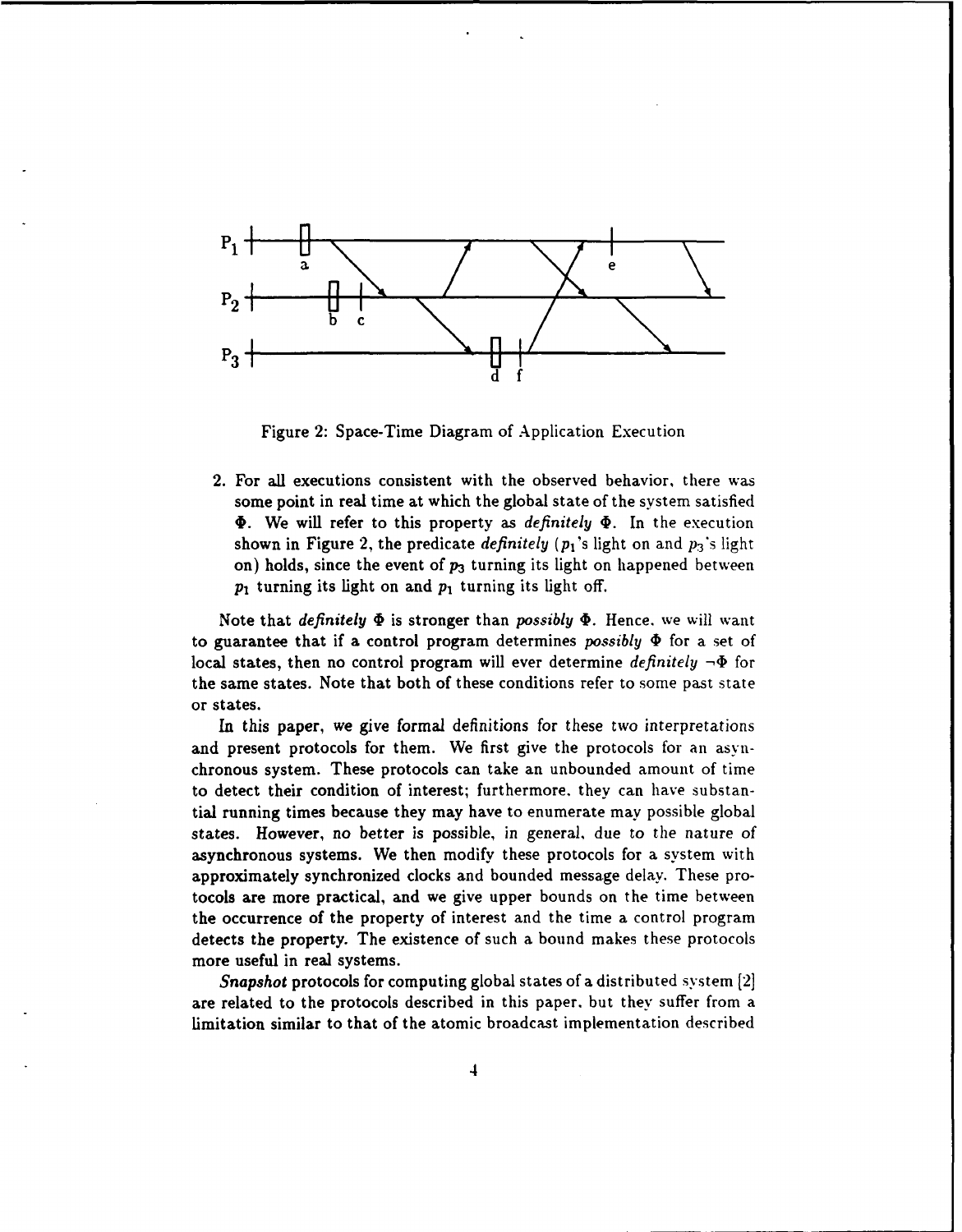above. In particular, if *S* is the global state computed by the snapshot. then there exists a legal execution of the system containing  $S$ , and so  $\Phi(S)$ implies *possibly*  $\Phi$ . Snapshot protocols are well-suited for detecting *stable* properties, which are those that, once they become true, the remain so. It may be the case that *possibly* t holds of an execution, but the snapshot protocol never detects it (this can happen if  $\Phi$  is not stable).

A recent dissertation by Spezialetti [16] looks at a broader set of issues than those covered in this paper, such as using semantic information (like relative stability) to determine which local events could make a global property true. This dissertation also presents protocols whose specification is similar to ours. However, her protocols that detects event occurrence suffer from the same limitation as snapshots and the atomic-broadcast-based protocol described above. Additionally, Spezialetti's protocols do not take into account the ordering of events established by the underlying system's communication. We have also looked at the problem addressed in this paper when environments are continuous state transition systems [8]. Such systems have the useful property that physical variables can. in many cases, be interpolated forward. By doing so, the monitor can reason about the current state of the physical process rather than a past state. and so *possibly \$* and *definitely*  $\Phi$  can be determined for the current state.

#### 2 Definitions

We first define the notion of an execution of a system. A system is composed of *processes,* some of which are part of the application being run and some of which are part of the monitoring control program. Let  $\{p_1, \ldots, p_n\}$  be the set of application processes; for the sake of simplicity, we assume that there is only one monitoring process, denoted  $p_0$ . Each pair of processes is connected by a point-to-point, reliable, **FIFO** communication link. and we assume that processes do not exhibit faulty behavior.

Each process  $p_i$  has a *local state*  $s_i$ , which changes when an *event* occurs at the process. An event may be completely internal to the process. or it may be the sending or receipt of a message (e.g., "send  $m_1$  to  $p_j$ " or "receive *M2* from **Pk").** For the sake of simplicity, we assume that **all** message sent in the system are unique. Process  $p_i$ 's *local history*, denoted  $h_i$  is a (possibly infinite) sequence of states and events

$$
s_i^0e_i^1s_i^1e_i^2s_i^2\cdots
$$

In this case,  $s_i^0$  is  $p_i$ 's initial state, and the first event it executes is  $\epsilon_i^1$ .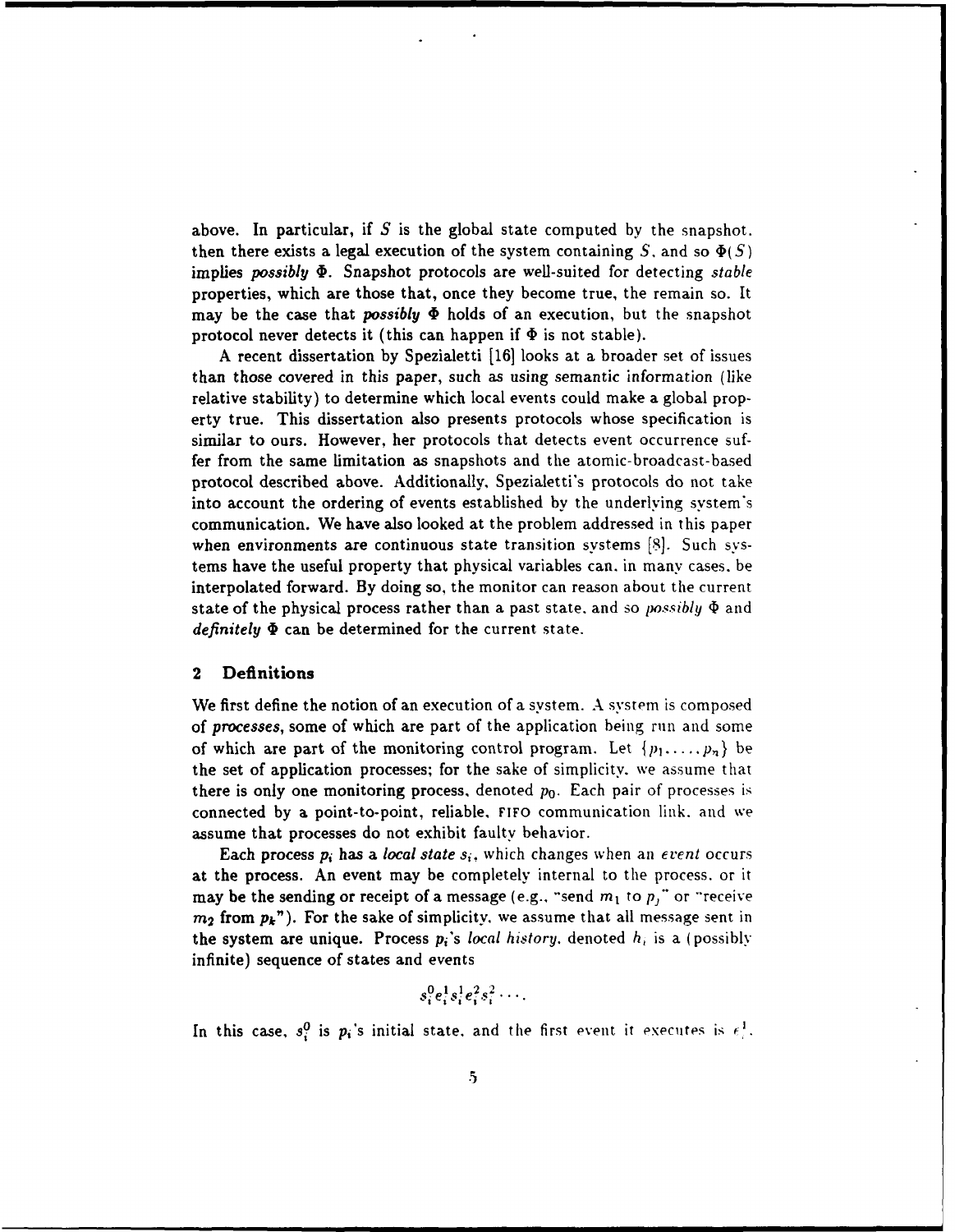after which the process's state is  $s_i^1$ , etc. A *global state* is a tuple  $S =$  $\langle s_0, s_1, \ldots, s_n \rangle$ , one for each process. Although the monitor,  $p_0$ , is a process in the system, when we refer to a global state, we will usually mean only the global state of the application,  $(s_1, \ldots, s_n)$ . A global history (or history) is a tuple  $H = \langle h_0, h_1, \ldots, h_n \rangle$  of local histories, one per process.

Although a global history does not specify the relative timings of events and states at different processes, it does allow us to draw certain conclusions about these timings. An event  $e_i^l$  happens before  $e_j^m$  (written  $e_i^l - e_j^m$ ) if one of the following is true **[7]:**

- **"** the events are at the same process and occur in the order indicated. that is, if  $i = j$  and  $l < m$ ;
- $e_i^l$  is the sending of a message by  $p_i$  to  $p_j$  and  $e_i^m$  is the receipt of that message; or
- there is another event  $e_k^n$  such that  $e_i^l \rightarrow e_k^n$  and  $e_k^n \rightarrow e_i^m$ .

The "happens before" relation can be used to reason about the possible executions associated with a global history. We associate with each global history a set of linearizations.

A *linearization L* of a history *H* is a sequence of global states and local events

$$
S^0e^1S^1e^2S^2\cdots
$$

that contains exactly the events in *H* such that, if  $e^m - e^n$  in *H*, then  $m <$ *n.* Notice that no prefix of *L* contains the receipt of a message whose sending does not appear in that prefix. In synchronous systems (see Section **3.3).** there are further constraints on the linearizations of a global history.

(The above definition of linearization assumes that, in the actual execution of a distributed system, no two events can occur simultaneously. This need not be the case; it is possible that events at different processors may occur at exactly the same time. We can easily extend our definition of linearization to include such definitions.)

We use the notion of a cut to represent the global states that could have occurred in the execution. A *cut* [2] of a global history *H* is a tuple of natural numbers  $\langle t_1, \ldots, t_n \rangle$  that represents the state of the system after  $t_i$ events have executed at process  $p_i$ ; that is, the cut represents the global state  $\langle s_1^{t_1}, \ldots, s_n^{t_n} \rangle$ . Only certain cuts of a global history can truly correspond to global states that took place at some real time. A cut  $\langle t_1, \ldots, t_n \rangle$  of *H* is *consistent* if there is some point in some linearization *L* of *H* by which each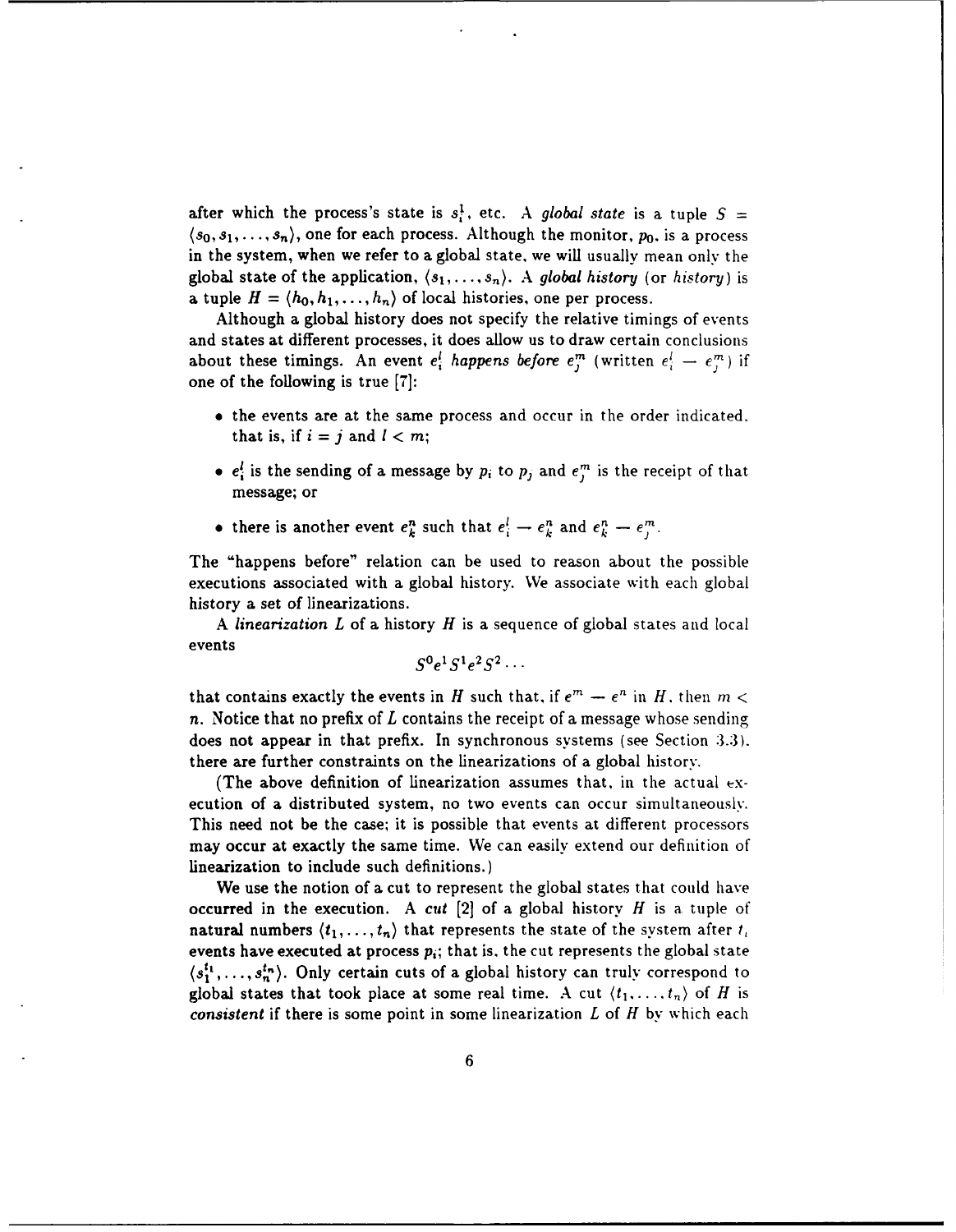process  $p_i$  executed exactly  $t_i$  events.  $L$  is said to pass through this cut. We will also refer to the associated tuple of events.  $\langle e_1^{t_1}, \ldots, e_n^{t_n} \rangle$  as a consistent cut.

We want to be able to reason about certain facts (such as "possibly **V")** being true in different global histories. To this end, we introduce the following notation. Let *H* be some global history of the system. To formally define "*possibly*  $\Phi$ ," we introduce the formulas ? $\Phi$ |*C*, where *C* is a consistent cut. Formally,  $? \Phi | C$  holds for history *H* if  $C = \langle t_1, \ldots, t_n \rangle$  is a consistent cut of *H* and  $\Phi$  holds for the global state  $\langle s_1^{t_1}, \ldots, s_n^{t_n} \rangle$ . If  $? \Phi | C$  holds for *H*. then it is possible that  $\Phi$  held during the execution that generated *H* since it held at some point in some linearization of *H.*

To formally define "*definitely*  $\Phi$ ," we introduce the formulas  $\Phi|A$ . where *A* is a finite set of cuts. Formally, *!\$IA* holds for *H* if *A* is a finite set of consistent cuts of *H,* every linearization of *H* passes through some cut in *A.* and for all cuts  $\langle t_1,\ldots,t_n\rangle \in A$ ,  $\Phi$  holds for the global state  $\langle s_1^{t_1},\ldots,s_n^{t_n}\rangle$ . If  $\Phi$ *A* holds for *H*, then  $\Phi$  definitely held at some point in the execution that generated *H* because it held at some point in all linearizations of *H.*

Note that the definitions of these formulas satisfy two properties discussed earlier. The definitely operator ! is clearly stronger than the possibly operator ? in the following sense: if  $\Phi|A$  holds for *H* then for any  $C \in A$ . *?* $\Phi$ *|C* holds for *H*. Furthermore the two operators are, in a certain sense. dual. If  $\cdot \neg \Phi | A$  holds for *H*, then  $\partial \Phi | C$  cannot hold for *H* if  $C \in A$ .

Informally, the control process  $p_0$  detects *possibly*  $\Phi$  when it can determine that there is a consistent cut of *H* that satisfies  $\Phi$ , and  $p_0$  detects *definitely*  $\Phi$  when it can find a finite set of consistent cuts  $\overline{A}$  such that every linearization of *H* passes through a member of *A* and such that  $\Phi$  holds for every member of *A.* We are investigating the more formal definition of detection, but we do not present such defintions in this version of the paper.

#### **3** Protocols

As noted above, system consists of  $n+1$  processes  $\{p_0, p_1, \ldots, p_n\}$  whose only method of interaction is by exchanging messages. The process  $p_0$  monitors the other processes to determine when some state predicate becomes true. This state predicate of interest will be of the form *possibly* **ib** or *definitely*  $\Phi$ , where  $\Phi$  is a predicate over the states of the processes  $p_1, \ldots, p_n$ .

Each process  $p_i$  will know how to compute  $\Phi$  and will send a message to  $p_0$  when its local state changes in a way significant with respect to  $\Phi$ . In particular, a process can determine whether a local event potentially changes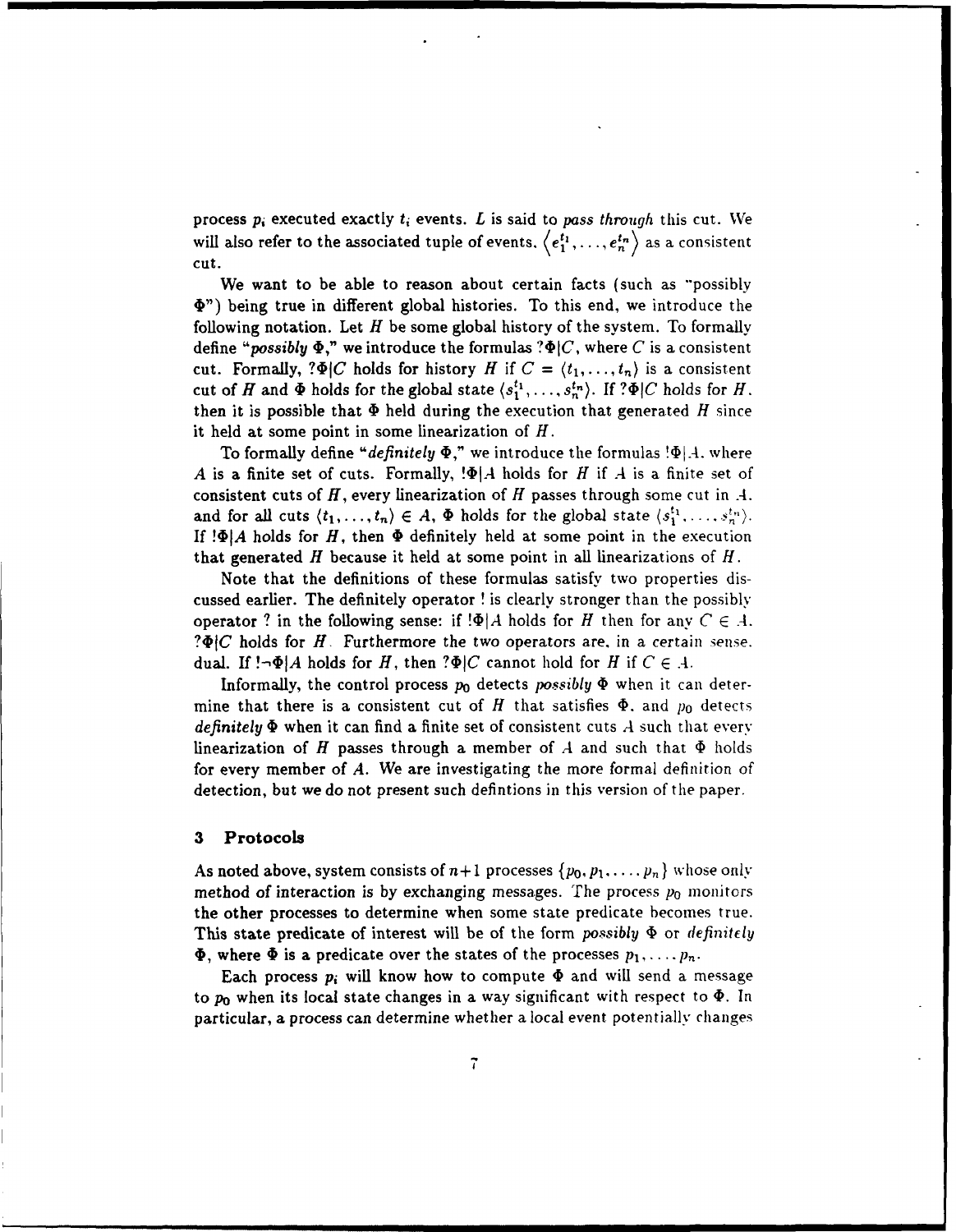$\Phi$ . More formally, let  $\Phi$  be a predicate expressed over a global state; that is,  $\Phi(s_1,...,s_n)$  is true or false. Consider some event  $e_i^t$  of process  $p_i$ ; recall that  $s_i^{t-1}$  is the value of  $s_i$  before  $e_i^t$  executes and  $s_i^t$  is the value of  $s_i$  after  $e_i^t$  executes. Event  $e_i^t$  potentially affirms  $\Phi$  if the execution of  $e_i^t$  could have made  $\Phi$  true:

$$
\exists s_1, \ldots, s_{i-1}, s_{i+1}, \ldots, s_n : \neg \Phi(s_1, \ldots, s_i^{t-1}, \ldots, s_n) \wedge \Phi(s_1, \ldots, s_i^t, \ldots, s_n).
$$

Similarly, event  $e^i$  *potentially rejects*  $\Phi$  if the execution of  $e^i$  could have made **4t** false:

 $\exists s_1, \ldots, s_{i-1}, s_{i+1}, \ldots, s_n : \Phi(s_1, \ldots, s_i^{t-1}, \ldots, s_n) \wedge \neg \Phi(s_1, \ldots, s_i^t, \ldots, s_n).$ 

An event *potentially changes*  $\Phi$  if it potentially affirms or rejects  $\Phi$ : such an event is also called a *relevant event.*

Note that an event can both potentially affirm and reject  $\Phi$ . For example. if  $n \geq 4$  and  $\Phi$  is "either two or three processes have their lights on." then when a process turns its light on, this action both potentially affirms and rejects  $\Phi$  even though it is possible that the value of  $\Phi$  did not change.

Our detection protocols will have the monitored processes periodically send to the monitor its state relevant to  $\Phi$ ; that is, the message will contain the values of the variables of  $p_i$  referred to in  $\Phi$ . For each process  $p_i$  ( $1 \leq i \leq$ *n*), process  $p_0$  maintains a sequence  $Q_i$  of such messages received from  $p_i$ . These messages will also carry information for ordering these states. which is described next.

#### **3.1** Weak Vector Clocks and Enumeration of Global States

Our protocols will have the monitor enumerate possible global states of the system by choosing states from each of the message sequences  $Q_i$ . In this section, we describe how this enumeration of global states is performed. We use a slight modification of *vector clocks (12].*

A *logical clock* [7] is a value *T* that satisfies the *clock condition:* given two events  $e_1$  and  $e_2$  and their associated clock values  $T(e_1)$  and  $T(e_2)$ . if  $e_1 \rightarrow e_2$ , then  $T(e_1) < T(e_2)$ . We will find it advantageous to use clocks that also satisfy the converse of the clock condition; that is, clocks that satisfy

$$
(e_1 \rightarrow e_2) \Leftrightarrow T(e_1) < T(e_2). \tag{1}
$$

In particular, such clocks enable one to determine whether or not two events are concurrent;  $e_1$  and  $e_2$  are *concurrent* if neither  $e_1 - e_2$  nor  $e_2 - e_1$ .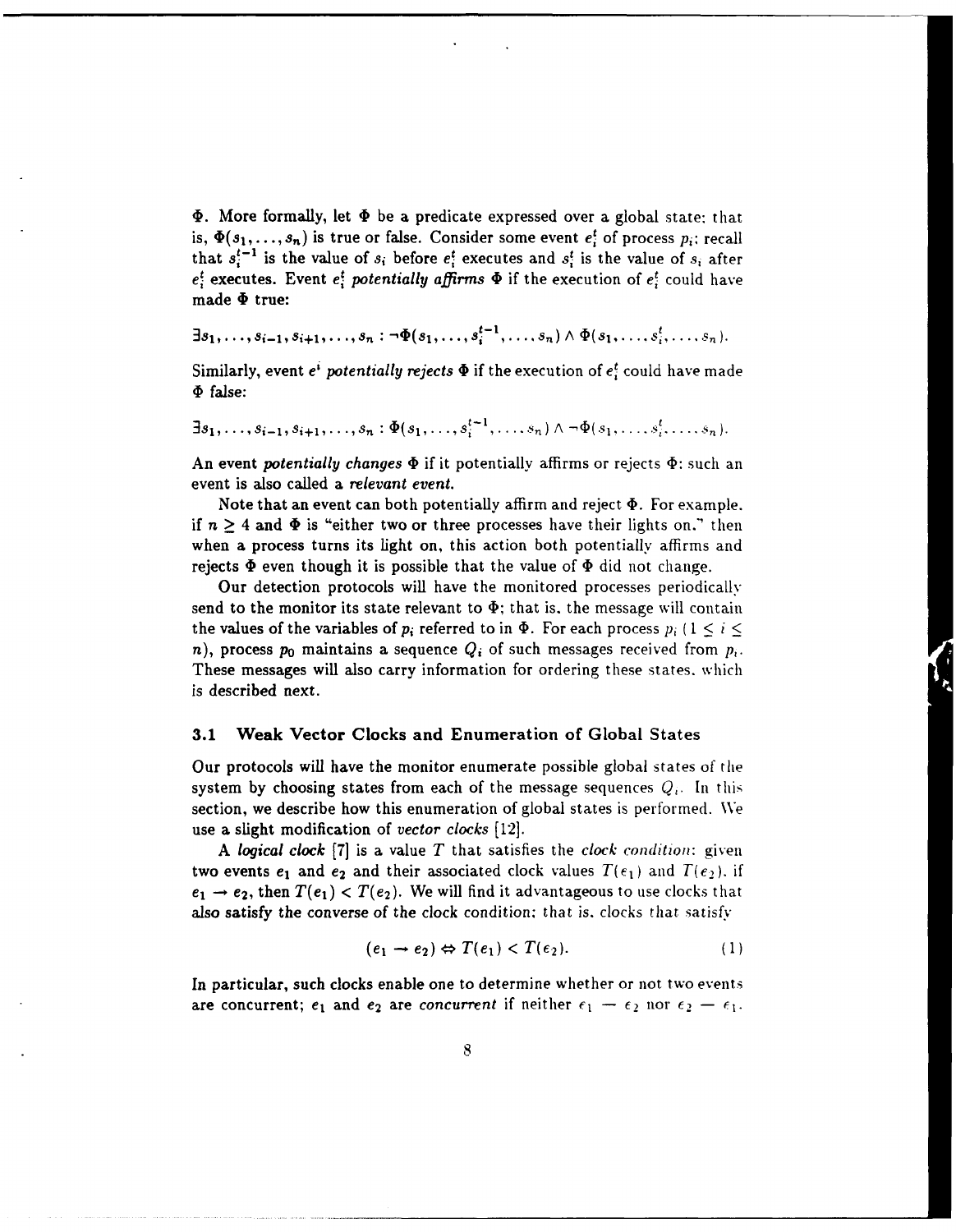Unfortunately, Lamport's logical clocks of [7] (which are implemented using a single counter) do not satisfy Equation 1.

A logical clock that satisfies Equation 1 can be implemented with a vector *V* of *n* counters. If  $V_i$  is the logical clock associated with process  $p_i$ . then  $V_i[i]$  is the number of events that have been executed by  $p_i$  and  $V_i[j]$ .  $j \neq i$ , is the number of events that  $p_i$  "knows"  $p_j$  has executed. If  $\epsilon_i$  is an event at process *i*, then we use  $V(e_i)$  to denote the value of  $V_i$  after  $e_i$ executed. Given this definition, one can easily show that  $e_i \rightarrow e_j$  if and only if the vector clock of  $e_j$  records the fact that  $e_i$  has occurred:

$$
e_i \to e_j \Leftrightarrow V(e_i)[i] \le V(e_j)[i]. \tag{2}
$$

Similarly, if  $e_i$  and  $e_j$  are concurrent, then

$$
V(e_i)[i] > V(e_j)[i] \wedge V(e_j)[j] > V(e_i)[j].
$$

If the set of processes is static, then vector clocks are not hard to implement. Initially,  $V_i[j]$  is set to zero for all *i* and *j*.  $V_i[i]$  is incremented whenever  $p_i$  executes an event. Every message sent by  $p_i$  is timestamped with  $V_i$  (let  $V(m)$  refer to the timestamp on message m). If  $e_i$  is the receipt of message *m*, then each  $V_i[k]$  ( $k \neq i$ ) is set to the maximum of  $V_i[k]$  and *V(m)fk].* As an example, Figure 3 shows the values of vector clocks for the events of the execution shown in Figure 2.

We can use vector clocks to determine whether or not a set of local states represents a consistent cut. The set of local states  $S = \langle s_1, \ldots, s_n \rangle$  is a (consistent) global state if every pair of local states **.s,** and s, is potentially *concurrent*. In terms of vector clocks,  $s_i$  and  $s_j$  are potentially concurrent if  $V(s_i)[i] \geq V(s_j)[i]$  and  $V(s_j)[j] \geq V(s_i)[j]$ . Thus, the global state *S* is a consistent cut if and only if

$$
\forall i, j: 1 \leq i, j \leq n: V(s_i)[i] \geq V(s_j)[i]. \tag{3}
$$

Because we are interested only in the causal relationship of events that potentially change  $\Phi$ , we can use a slight weakening of vector clocks [10]. With our clocks, process  $p_i$  will increment its local counter  $V_i[i]$  only when it executes an event that potentially changes  $\Phi$ . It will send a message to  $p_0$  whenever its vector clock changes—that is, either when it executes a relevant event or when it executes a receive event through which it learns that another process has potentially changed  $\Phi$ . The message sent from  $p_i$ to **po** will contain pi's state **si** after such an event is executed and the vector time  $V(s_i)$ .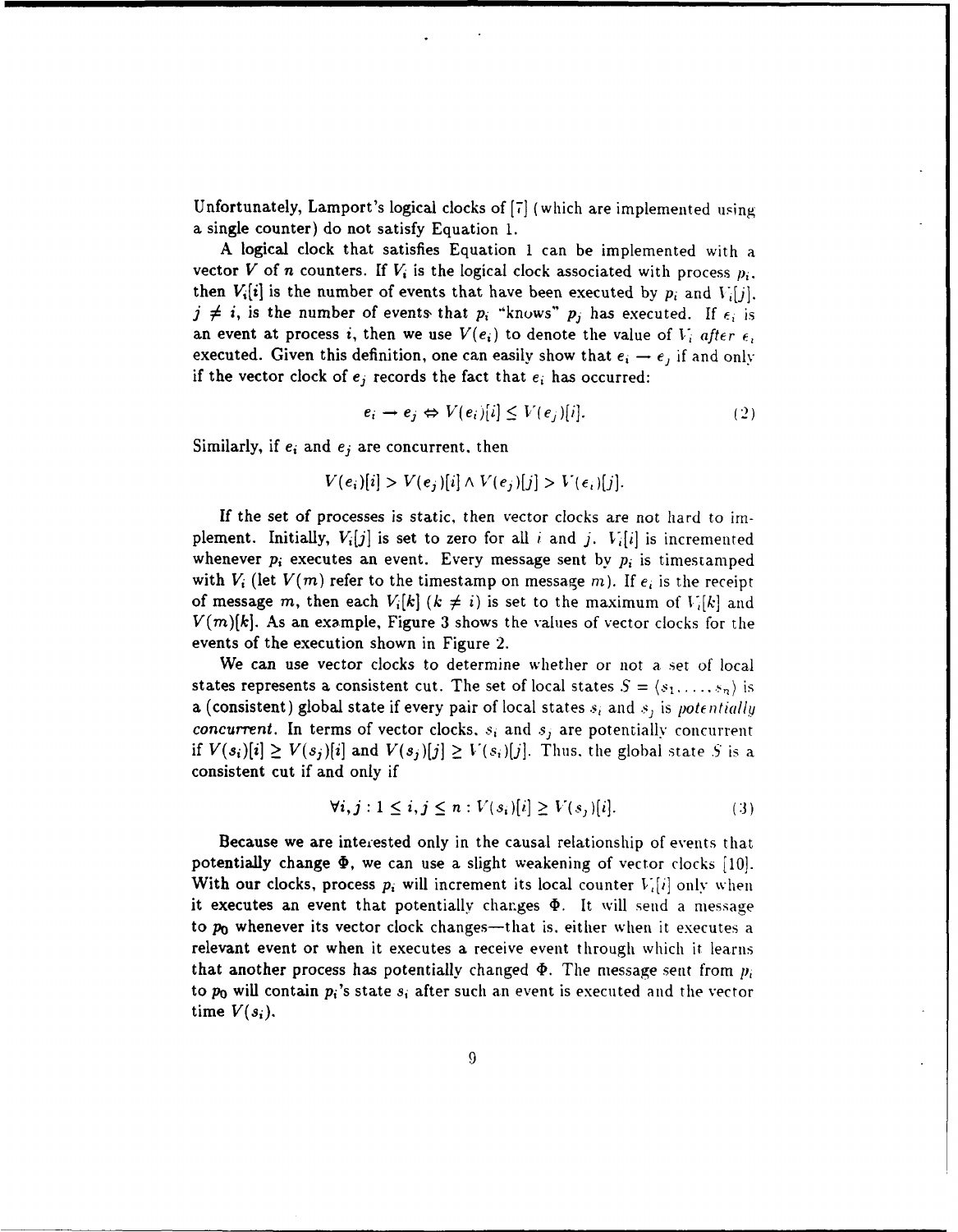

Figure **3:** Vector Clocks for Events of Figure 2

Figure 4 illustrates such vector clocks. These clocks are a weakened **version of normal vector clocks—for example.** if  $i = j$ , they need not satisfy Equation 2. They do, however, satisfy Equation 3. and this is all that our protocols need. For the sake of simplicity, the remainder of this paper assumes that all events—including send and receive events— are relevant events and thus that our weak vector clocks are true vector clocks.

#### **3.2** Asynchronous Systems

In this section, we assume that processes do not possess local real-time clocks, that there is no global clock, and that there is no upper bound on message delays. We note in advance that there is no way to bound the amount of time between the time a condition becomes true and the time the monitor detects the condition. This is because messages sent to tie monitor may be arbitrarily delayed.

The protocols for detecting *possibly*  $\Phi$  and *definitely*  $\Phi$  are based on the same data structure: the lattice of consistent global states that correspond to an observed execution. Such a lattice consists of *n* orthogonal axes. with one axis for each monitored process. A point  $\bar{t} = \langle t_1, t_2, \ldots, t_n \rangle$  in this lattice corresponds to a consistent global state in which process *pi* has executed *t,*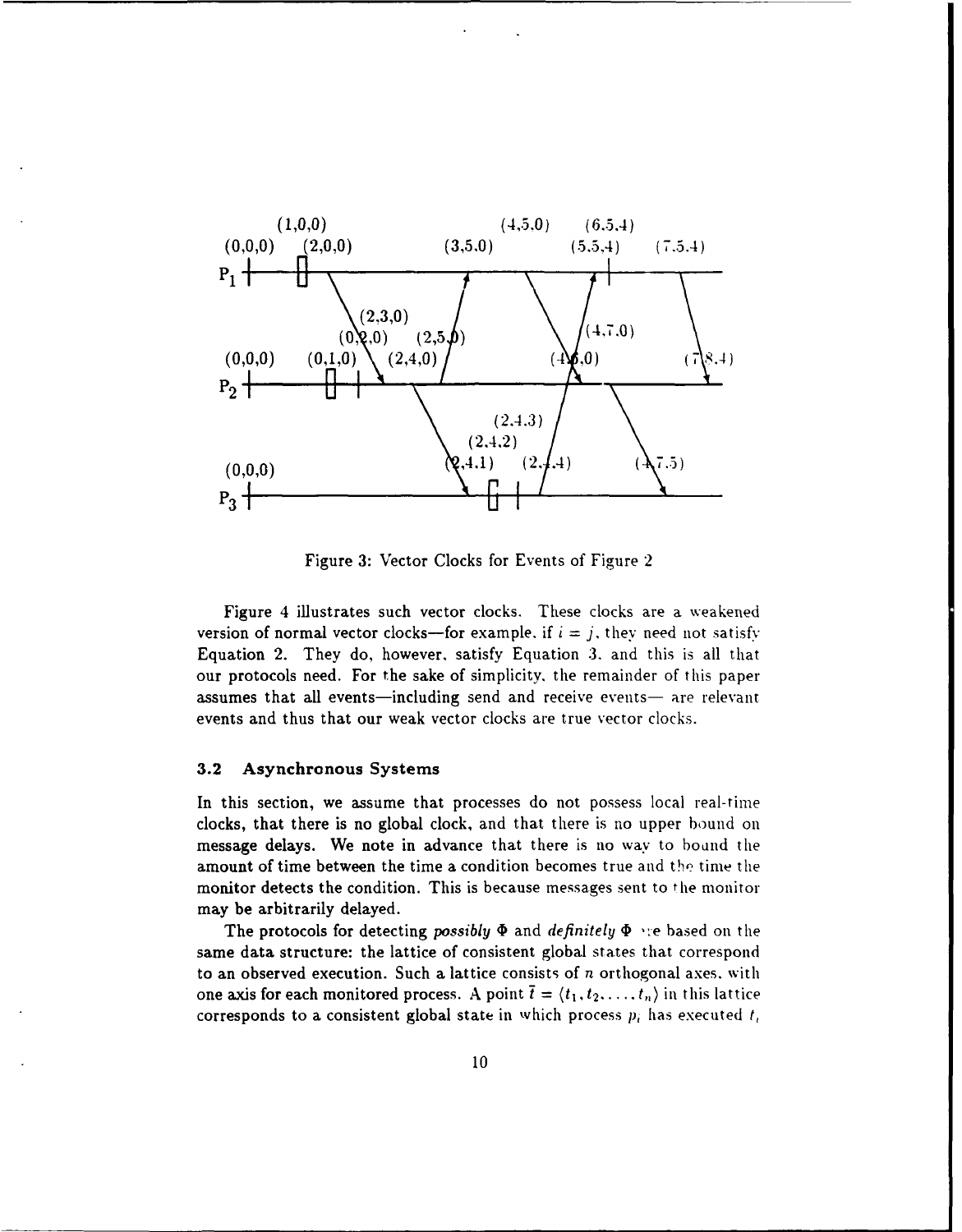

Figure 4: Weak Vector Clocks for Events of Figure 2

events. Of course, not all tuples  $\langle t_1, t_2, \ldots, t_n \rangle$  appear in the lattice: this depends on the causal dependencies among the local states of *P.* Define the *level* of a point  $\bar{t}$  to be the sum of its indices  $t_1 + t_2 + \ldots + t_n$ .

Consider some global history. A linearization of this history is a total order of (consistent) global states in which exactly one process executes one event between adjacent global states In terms of the lattice corresponding to the history, a linearization corresponds to a path in the lattice. where the level of each subsequent point in the path increases **by** one. A space-time diagram of a two-process system and the corresponding lattice of global states is illustrated in Figure 5. A point  $S_{ij}$  represents a state in which process  $p_1$  is in its *i<sup>th</sup>* state and process  $p_2$  is in its  $j<sup>th</sup>$  state. From the lattice. it is easy to see that one possible execution corresponds to the sequence of global states

$$
S_{00}
$$
;  $S_{01}$ ;  $S_{11}$ ;  $S_{21}$ ;  $S_{22}$ ;  $S_{23}$ ;  $S_{33}$ ;  $S_{43}$ ...

For every point  $\bar{t}$  in a lattice, there exists at least one linearization that passes through  $\bar{t}$ . Hence, if any point in the lattice satisfies  $\Phi$ , then *possibly*  $\Phi$  holds. The property *definitely*  $\Phi$  requires all linearizations to pass through a point that satisfies  $\Phi$ . For example, suppose in Figure 5 that the points  $S_{43}$ and  $S_{34}$  both represent states that satisfy  $\Phi$ ; then *definitely*  $\Phi$  holds. This is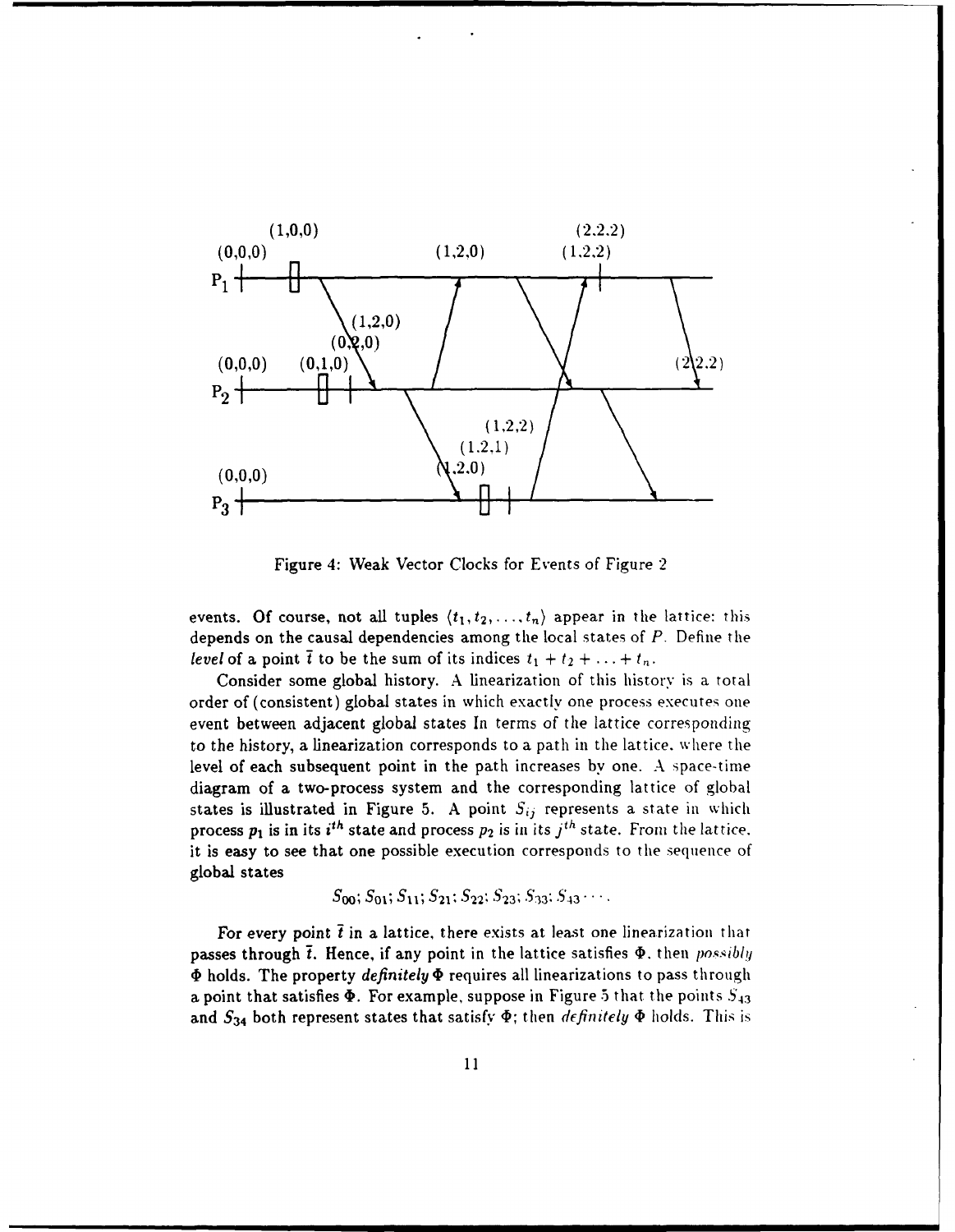because  $S_{43}$  and  $S_{34}$  are the only points in level 7 and all linearizations must pass through some point in that level. *Definitely*  $\Phi$  also holds if instead the states represented by points in the set  $\{S_{53}, S_{35}, S_{54}, S_{45}\}\$ all satisfy  $\Phi$ . This is because if a linearization does not pass through  $S_{53}$  or  $S_{35}$ , then it must pass through  $S_{44}$  and hence through either  $S_{54}$  or  $S_{45}$ .

Figures 6 and 7 give the high-level algorithms that a monitoring process uses to detect *possibly*  $\Phi$  and *definitely*  $\Phi$ , respectively, in an *n*-processor system. Each algorithm begins by having the monitor distribute the predicate  $\Phi$  to all processes and then construct the initial global state of level 0. (It is assumed that the monitor knows *a priori* each process's initial state relevant to  $\Phi$ ; if this is not the case, the processes begin by performing a two-phase synchronization protocol.)

The *possibly*  $\Phi$  algorithm is straightforward: using the messages it receives. the monitor iteratively constructs levels of the lattice, using the vector timestamps accompanying each message (see below). If it ever finds a global state in the current level satisfying  $\Phi$ , then it reports *possibly*  $\Phi$  and halts. Note that this protocol is not optimal in its reporting time because it always waits for a level to be completely enumerated. This restriction is not necessary and is only done to simplify the presentation of the algorithm and the one that follows.

The *definitely*  $\Phi$  algorithm also iteratively constructs one level at a time. It attempts to prove that all paths in the lattice pass through a state supporting  $\Phi$ . To this end, when constructing a new level, it adds only states that do not support  $\Phi$ ; call the resulting level a *reduced level*. If the monitor ever finds an empty reduced level, then the monitor halts and reports  $d\epsilon \hat{h}$ *nitely*  $\Phi$  (in fact, it can report that  $\Phi$  definitely holds by the time processes execute a total of *lvl* relevant events, where *lvl* is the last level enumerated).

As stated earlier, the implementations of the algorithms in Figures 6 and 7 require a monitored process to send the relevant part of its local state to the monitor whenever its vector clock changes. The monitor maintains sequences of these states, one per process. and assembles them into the necessary global states. Thus. the monitor must be able to determine when it can assemble all the reachable global states of a given level and when it can drop a local state from its sequence because the local state cannot appear in any further global states of interest. To achieve this, we use weak vector timestamps developed in the previous section.

Let  $Q_i$  be the sequence of messages that  $p_0$  has received from  $p_i$  stored in FIFO order. Each state  $s_i$  in a message stored in  $Q_i$  is labeled with the weak vector timestamp  $V(s_i)$  of the event that generated that state. Equation 3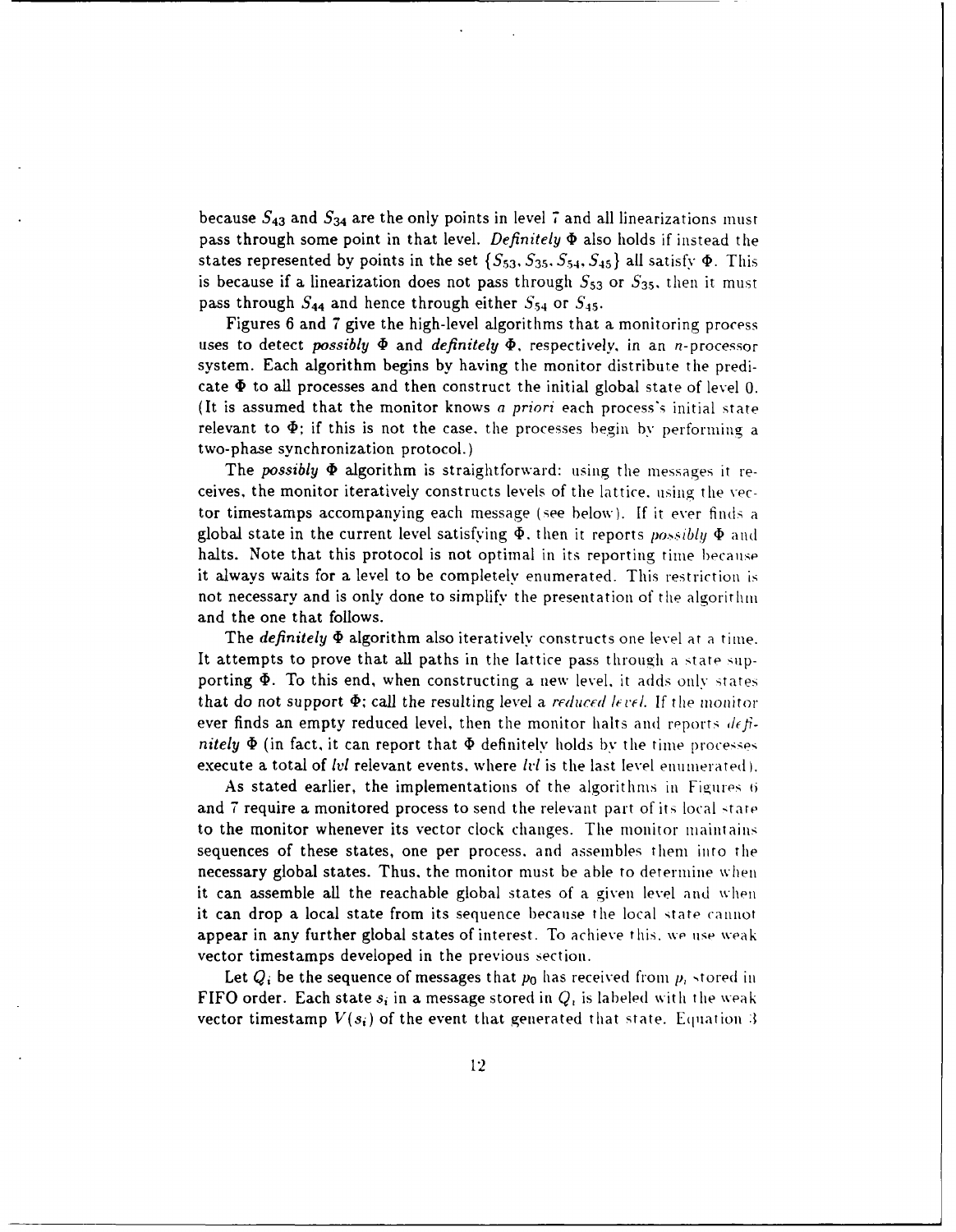defines when a set of states  $\langle s_1, s_2, \ldots, s_n \rangle$ , with  $s_i$  from process  $p_i$ , comprise a consistent cut. Note that the level of this global state is  $\sum_{u=1}^{n} V(s_u)[u]$ .

Consider some point  $\bar{t} = \langle t_1, \ldots, t_n \rangle$  in the lattice that corresponds to the state  $\langle s_1, \ldots, s_n \rangle$ . The monitor can enumerate points of the next level in the lattice as follows. For each process  $p_i$ , the monitor checks to see if  $s'_i$ . the state in the  $(t_i + 1)^{st}$  message of  $Q_i$ , is potentially concurrent with the other  $s_j$ 's (if there is no such state in  $Q_i$ , the monitor cannot complete the next level until it receives that state). Thus, if

$$
\forall j: j \neq i: V(s'_i)[i] \geq V(s_j)[i] \wedge V(s_j)[j] \geq V(s'_i)[j] \tag{4}
$$

then point  $\langle t_1,\ldots,t_i+1,\ldots,t_n\rangle$  is in the lattice at the next level. (Although many such states will have be checked, it should be clear that a state at some level in the lattice may follow from several in the previous level: it only has to be checked once and not for each possible predecessor.)

We can also use vector timestamps to determine when a message containing state  $s_i$  can be eliminated, in the interest of saving space. from a queue  $Q_i$ . If the last state in each other queue happens after  $s_i$  and is not potentially concurrent with it. then no state subsequently received could possibly form a global state with  $s_i$ . Thus. the message containing  $s_i$  can be removed from  $Q_i$  as soon as the following holds:

$$
\forall j : j \neq i : V(Q_j, last)[i] > V(s_i)[i].
$$

where  $Q_j$  *last* is the last state in  $Q_j$ .

The running time of both detection algorithms are linear in the number of global states. Unfortunately, the number of global states can be exponential in the number of processes. Even worse. the worst-case space complexity is unbounded, since the delivery of a message can be indefinitely delayed in an asynchronous system. While there are heuristics that can be used to limit the number of constructed global states. they are intrusive in that they require some kind of synchronization or limited blocking of the monitored processes. Real-time bounds on communication and the rate of change of local states can also be used, as is discussed in the next section.

#### **3.3** Partially Synchronous Systems

In this section, we assume that each process  $p_i$  has a real-time clock  $C_i$ , and that these clocks are approximately synchronized: at any given "real" time. the difference between the clocks of two processes is no more than *c. We*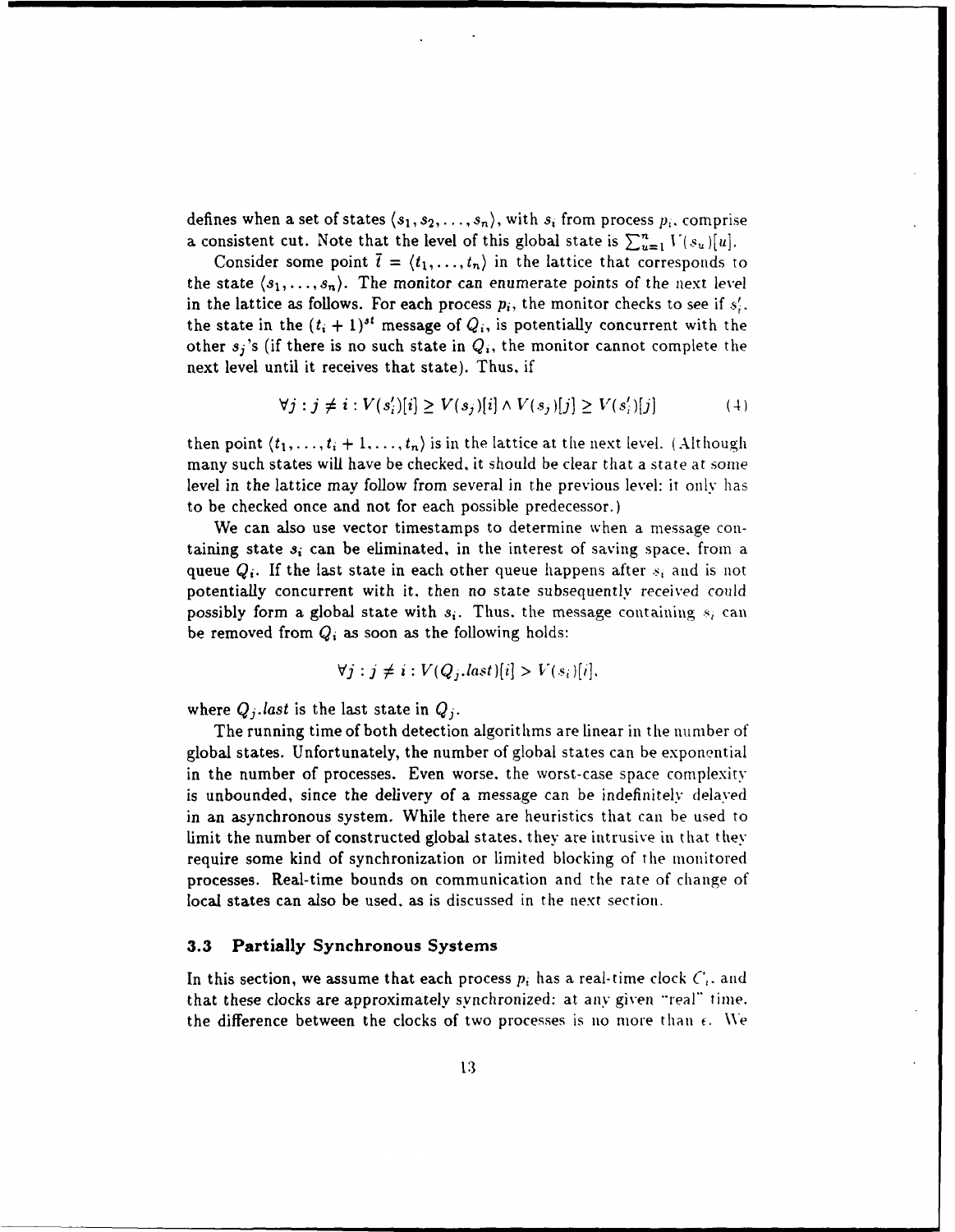define this formally by modifying our definition of histories and linearizations slightly. Firstly, all processes (including  $p_0$ ) execute "tick" events; a process's local time is the number of tick events that it has executed. If  $\epsilon_i$  is an event at  $p_i$ , then  $C_i(e_i)$  is the number of tick events that  $p_i$  has executed through *e,.* If *H* is a history with approximately synchronized clocks, then *L* is a linearization of *H* only if, in addition to the usual requirement. in all prefixes of *L* and every pair of processes  $p_i$  and  $p_j$ , the difference in the number of tick events executed by the two processes is at most  $\epsilon$ .

In addition to approximately synchronized clocks, we assume that there are lower and upper bounds on message transmission times. This means that if process  $p_i$  executes "send  $m$  to  $p_j$ " after it has executed  $t_s$  tick events, then when  $p_i$  executes "receive  $m$  from  $p_i$ ," it has executed  $t_r$  tick events, where  $t_s + d_{\min} \le t_r \le t_s + d_{\max}$  for constants  $d_{\min}$  and  $d_{\max}$  (both greater than 0). These bounds will be especially important when considering messages received by the monitor *Po.* Approximately synchronized clocks can be used to extend the "happens before" relation to order two events  $\epsilon_i$  and  $\epsilon_j$  even when there is no explicit communication between  $p_i$  and  $p_j$ ; thus, we redefine  $e_i \rightarrow e_j$ :

$$
e_i \to e_j \Leftrightarrow (V(e_i)[i] \le V(e_j)[i]) \vee (C(e_i) + \epsilon < C(e_j)).
$$

That is,  $e_i$  must happen before  $e_i$  either if  $e_i$  can causally affect  $e_i$  (as measured by vector timestamps) or if the clock times corresponding to the events show that *ej* must happen first.

Our protocols will be such that each state  $s_i$  sent by a process  $p_i$  to the monitoring process  $p_0$  will include the local time  $C(s_i)$  at which the event resulting in  $s_i$  occurred, as well as the vector timestamp  $V(s_i)$ . The monitor can then use the vector timestamps and the clock times of these states to enumerate the levels of the lattice. The clock times can be used to further restrict the pairs of events that are potentially concurrent. With each state  $s_i$  in  $Q_i$ , the monitor can determine the latest local time at which  $p_i$  must have been in state  $s_i$  (call this  $L(s_i)$ ). If there is a state  $s'_i$  after  $s_i$  in  $Q_i$ . then this is  $C(s_i')$ ; if  $s_i = Q_i$ *last*, then this is  $C - d_{\text{max}}$ , where *C* is the monitor's current local time. If  $p_i$  had changed its local state between  $C(s_i)$ and  $C - d_{\text{max}}$ , then the monitor would have gotten another message from  $p_i$ **by** its local time *C.*

<sup>&</sup>lt;sup>1</sup> There is no need to take the transitive closure of the two relations because. if  $d_{min} \geq 0$ .  $V(e_i)[i] \leq V(e_j)[i]$  and  $C(e_j) + \epsilon < C(e_k)$  then  $C(e_i) + \epsilon < C(e_k)$ . and if  $C(e_i) + \epsilon < C(e_j)$ . and  $V(e_j)[j] \leq V(e_k)[j]$  then  $C(e_i) + \epsilon < C(e_k)$ .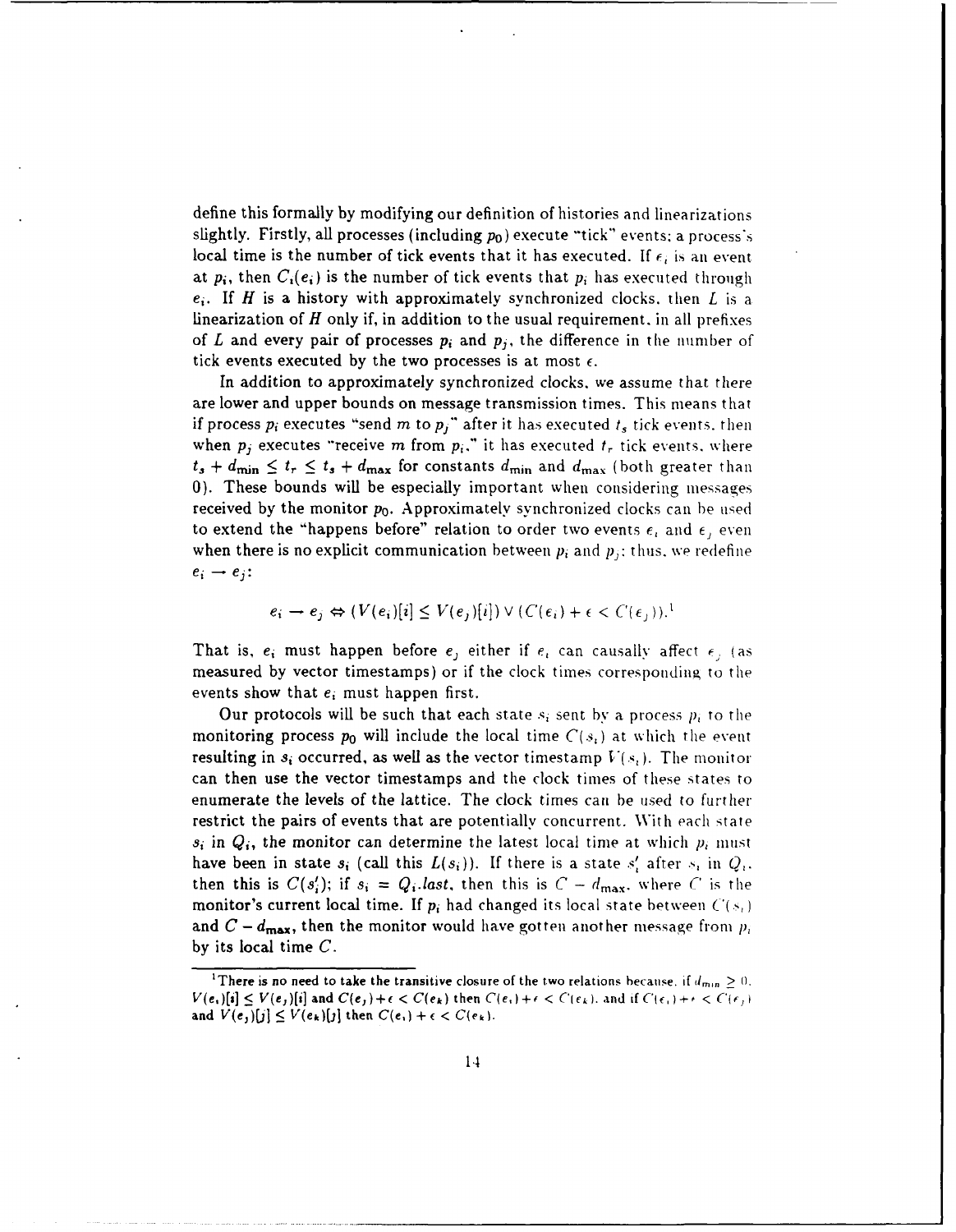We can now say that two states  $s_i$  and  $s_j$  received by the monitor are potentially concurrent if both the vector time stamps and the the real-time clocks indicate this:

$$
(V(s_i)[i] \ge V(s_j)[j]) \quad \land \quad (V(s_j)[j] \ge V(s_i)[i])
$$
  
 
$$
\land \quad ((C(s_i) - \epsilon) \le C(s_j) \le L(s_i) + \epsilon \qquad (5)
$$
  
 
$$
\lor (C(s_j) - \epsilon) \le C(s_i) \le L(s_j) + \epsilon).
$$

Suppose now that the monitor is seeking to extend the state  $\langle s_1, \ldots, s_n \rangle$  to the next level by potentially adding a new state  $s'$ , the  $(t_i + 1)^{st}$  state in  $Q_i$ . It checks to see if  $s_i$  is potentially concurrent with the other  $s_i$ 's by using Equation 5 instead of Equation 4. If  $s_i'$  is potentially concurrent with all the  $s_j$ 's, then the state  $\langle s_1, \ldots, s'_j, \ldots, s_n \rangle$  is added to the next level of the lattice; otherwise, it is not. An exception to the last point is if  $s' = Q_i$ *last* and  $s'$ , was not deemed to be potentially concurrent because its latest time was too early. For example, suppose  $\epsilon = 1$  and

$$
C(s'_i) = 3;
$$
  $L(s'_i) = 4;$   $C(s_j) = 6;$   $L(s_j) = 7.$ 

Because  $s_i' = Q_i$ . last,  $L(s_i') = C - d_{\text{max}}$ ; as time passes on the monitor's clock,  $L(s_i')$  may grow so that the two states would be judged potentially concurrent. In such cases, therefore, the decision about whether to add the state  $\langle s_1, \ldots, s'_i, \ldots, s_n \rangle$  to the lattice is postponed until either another message arrives from  $p_i$  or the monitor's clock advances to a point where a decision can be made. Until then, the level cannot be completely enuumerated.

The conditions *possibly*  $\Phi$  and *definitely*  $\Phi$  can now be detected exactly as in the previous section. Each processor sends its state to the monitor whenever its vector clock changes; it includes with this message its vector time and the number of tick events it has executed. The monitor then uses this information to construct levels of the lattice. using the properties of the "potentially concurrent" states discussed above. It then reports *"possibly* **('"** or *"definitely "* exactly as it would in the case of asynchronous svstenis.

We now argue upper bounds on detection times. Suppose that  $S =$  $\langle s_1,\ldots, s_n\rangle$  is a global state such that the last event leading to this state occurs when the monitor's local time is t. No process's local clock is higher than  $t + \epsilon$  when one of the events leading to S occurs, so  $p_0$  receives all messages necessary to construct this state by local time  $t + \epsilon + d_{\text{max}}$ . Local time  $t + 2\epsilon$  is the latest that a process could execute an event that could be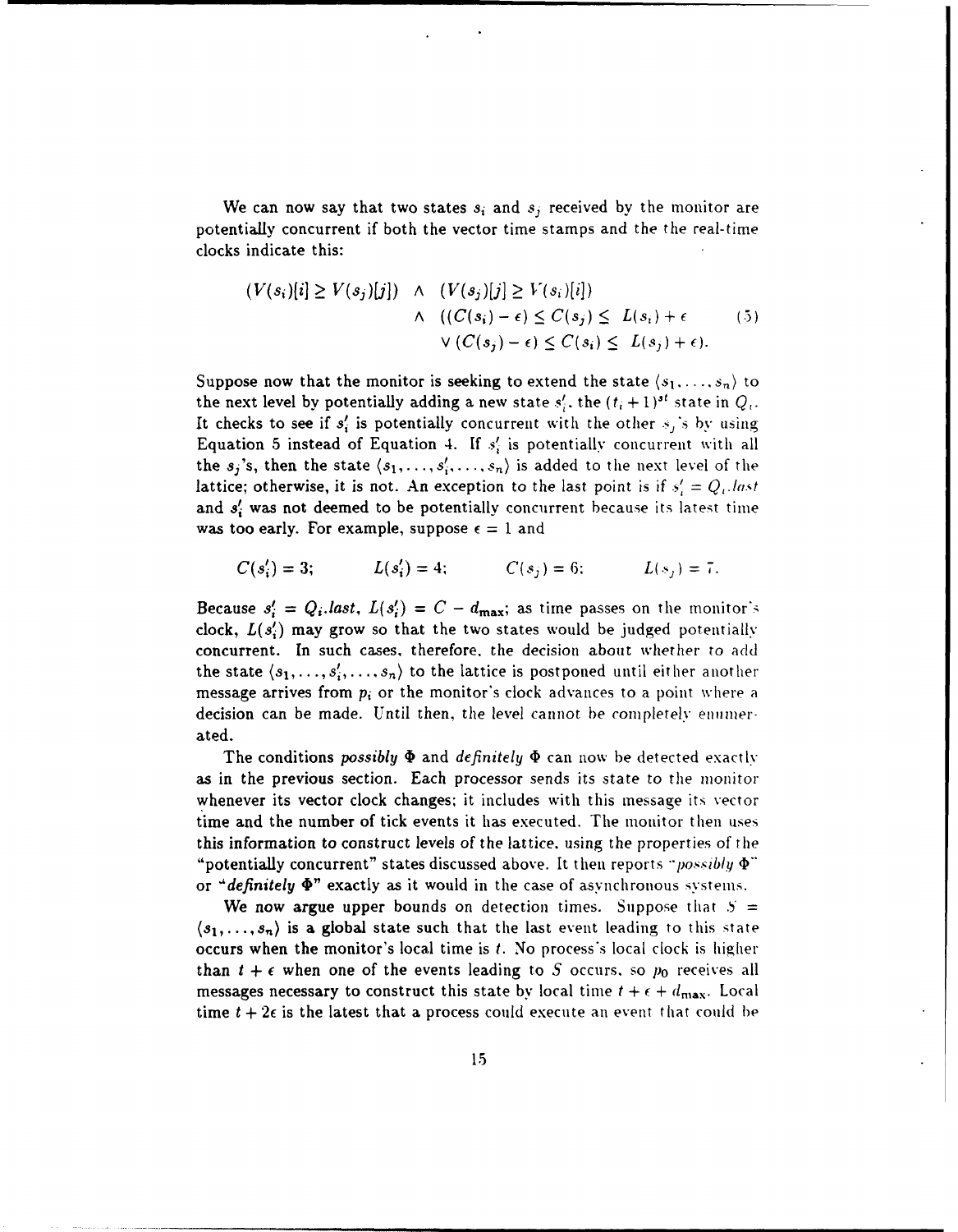potentially concurrent with one leading to S; thus, by time  $t + 2\epsilon + d_{\text{max}}$ ,  $p_0$ will have completed the construction of the level containing **S.**

Suppose that *possibly*  $\Phi$  holds of a history; this means that some consistent cut of the history supports  $\Phi$ . If the last event leading to this cut occur when the monitor's local clock is **t,** then the monitor will finish enumerating the level of *S* at its local time  $t + 2\epsilon + d_{\text{max}}$ , detecting *possibly*  $\Phi$  at that time (actually, it could detect it at time  $t + \epsilon + d_{\text{max}}$  because, as noted earlier, the *possibly* protocol does not need to enumerate an entire level once it finds a state satisfying  $\Phi$ ).

Suppose that *definitely*  $\Phi$  holds of a history; this means that there is some finite set of consistent cuts, all supporting  $\Phi$ , through which all linearizations pass. If the last event leading to the last of these occurs when the monitor's local time is t, then the monitor must detect *definitely*  $\Phi$  by time  $t+2\epsilon+d_{\text{max}}$ on its local clock; this is because the last state in the level of the last cut will be enumerated by that time, and the protocol will halt.

The above discussion does not consider the amount of local computation required by the monitor. In general, this depends on the relation between  $\epsilon$ and the rate at which processes can potentially change  $\Phi$ . If clocks are closely synchronized, then the monitor will never have to consider more than a few state changes by any one process. If instead processes potentially change  $\Phi$ very often, then the monitor may have to do significant local computation.

#### 4 Conclusions

This paper has defined two means *(possibly* and *definitely)* **by** which global states in an asynchronous or loosely synchronous system can be detected. It presented algorithms by which a monitor can detect these properties in both types of systems. There are other means of detection that are also of interest. For example, we have been investigating a third type of detection. called *currently,* that occurs when the monitor learns a condition actually holds at the time of detection. One can modify our *definitely* algorithms for partially synchronous systems to detect *currently* by requiring that application processes forgo potentially rejecting the condition being detected for a well-defined amount of time. We can obtain *currently* algoritlinis **for** asynchronous systems only by forcing application processes to block.

These algorithms may be complex, both in terms of computation and storage. Although we are investigating optimizations of these algorithms. we maintain that significant complexity is required for detection to be *coin*plete. In the future, we plan to look at the kinds of information that may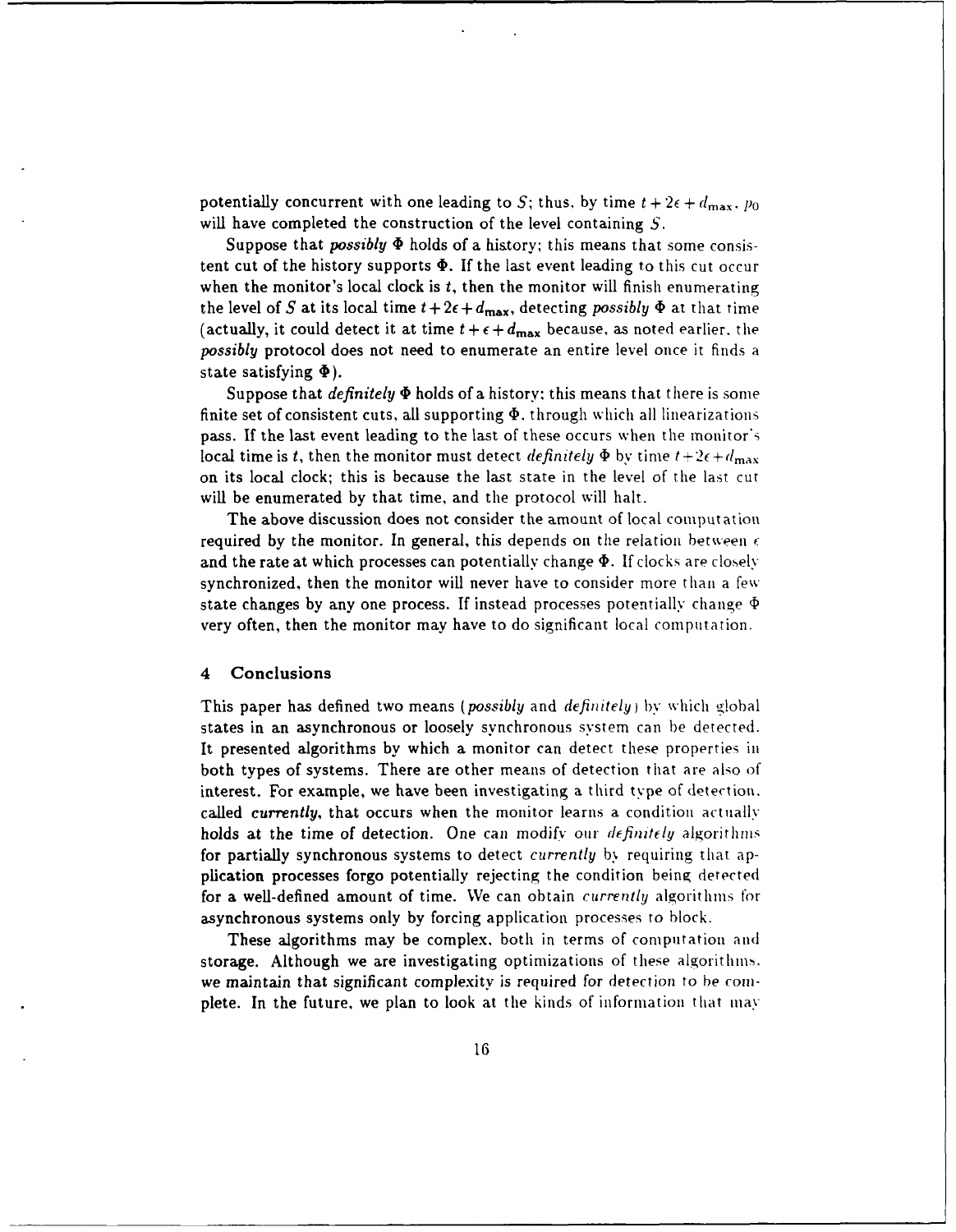simplify the detection. If the property that is to be detected. **P.** has certain nice properties, then detection may be simplified. If the monitor has some knowledge of the how and when the application program potentially changes the condition to be detected, then this can also simplify detection. We have also been investigating casting the detection problem into temporal and epistomological logics. We believe that such a characterization will aid in finding sets of properties under which detection can be simplified.

Although our original application was towards distributed application management, we have also been investigating the use of these detection protcols in the scope of debugging distributed systems **[3].** The constraints of a debugger are slightly different from those that arise in tool integration or distributed application management. For example. invasiveness is traditionally considered untolerable, yet in tool integration, temporarily blocking an application may be acceptable.

The work most similar in spirit to ours are the protocols developed by Spezialetti [16]. In particular, her *event holding* condition is the same specification as our protocol for detecting *currently*  $\Phi$ , and the specification of her *event occurrence* condition is similar to the specification of our *possibly*  $\Phi$  algorithm. However, her protocols for non-local event detection are incomplete, in that they can miss conditions that in fact held. For example. the execution in Figure 8 shows such an execution. If the messages in this figure correspond to the messages generated in establishing simultaneous regions [15], then her protocol will not detect  $x_1 = x_2$ , yet in fact definitely  $x_1 = x_2$  holds.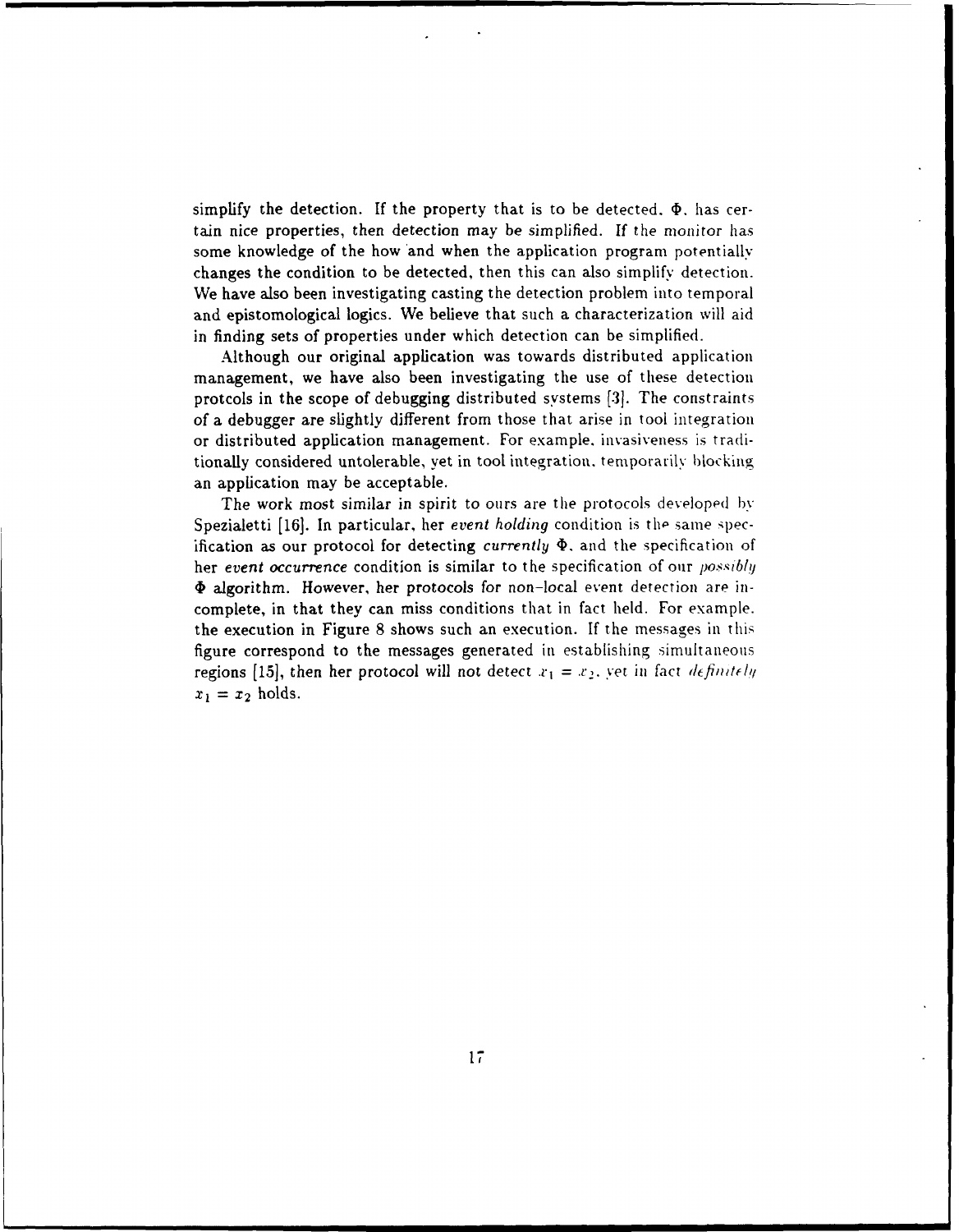### **References**

- [1] Kenneth P. Birman and Thomas A. Joseph. Reliable communication in the presence of failures. *ACM Transactions on Computer Systems.* 5(1):47-76, February 1987.
- [21 K. Mani Chandy and Leslie Lamport. Distributed snapshots: determining global states of distributed systems. *AC Transactions on Computer Systems,* 3(1):63-75, February 1985.
- [3] Robert C. B. Cooper and Keith Marzullo. Consistent detection of global predicates. In *Proceedings of the ACM/ONR Workshop on Parallel and Distributed Debugging, pages 163-173. ACM/ONR. 1991.*
- [4] C. J. Fidge. Partial orders for parallel debugging. In *SIG-PLAN/SIGOPS Workshop on Parallel and Distributed Debugging.* pages 183-194. ACM, 1988.
- [5] David Garlan and Ehsan Ilias. Low-cost. adaptable tool integration policies for integrated environments. In *Proceedings of the Fourth Symposium on Software Development Environments.* pages 1-10. ACM. **SIG-**SOFT, 1990.
- [6] David Harel and Amir Pnueli. On the development of reactive svstenis. In Krzysztof R. Apt, editor, *Logics and Models of Concurrent Systems*. volume 13 of *NATO ASI Series F.* pages 477-498. Springer-Verlag. New York, 1985.
- [7] Leslie Lamport. Time, clocks, and the ordering of events in a distributed system. *Communications of the ACM*. 21(7):558-565. July 1978.
- [8] Keith Marzullo. Tolerating failures of continuous-valued sensors. *AC'L Transactions on Computer Systems,* 8(4):284-304. November 1990.
- [9] Keith Marzullo, Robert C. B. Cooper. Mark Wood. and Kenneth P. Birman. Tools for distributed application management. *IEEE* Computer. 24(8):42-51, August 1991.
- [10] Keith Marzullo and Laura Sabel. Using consistent subcuts for detecting stable properties. In *Proceedings of the Fifth Workshop on Distributed Algorithms and Graphs, October 1991. To appear.*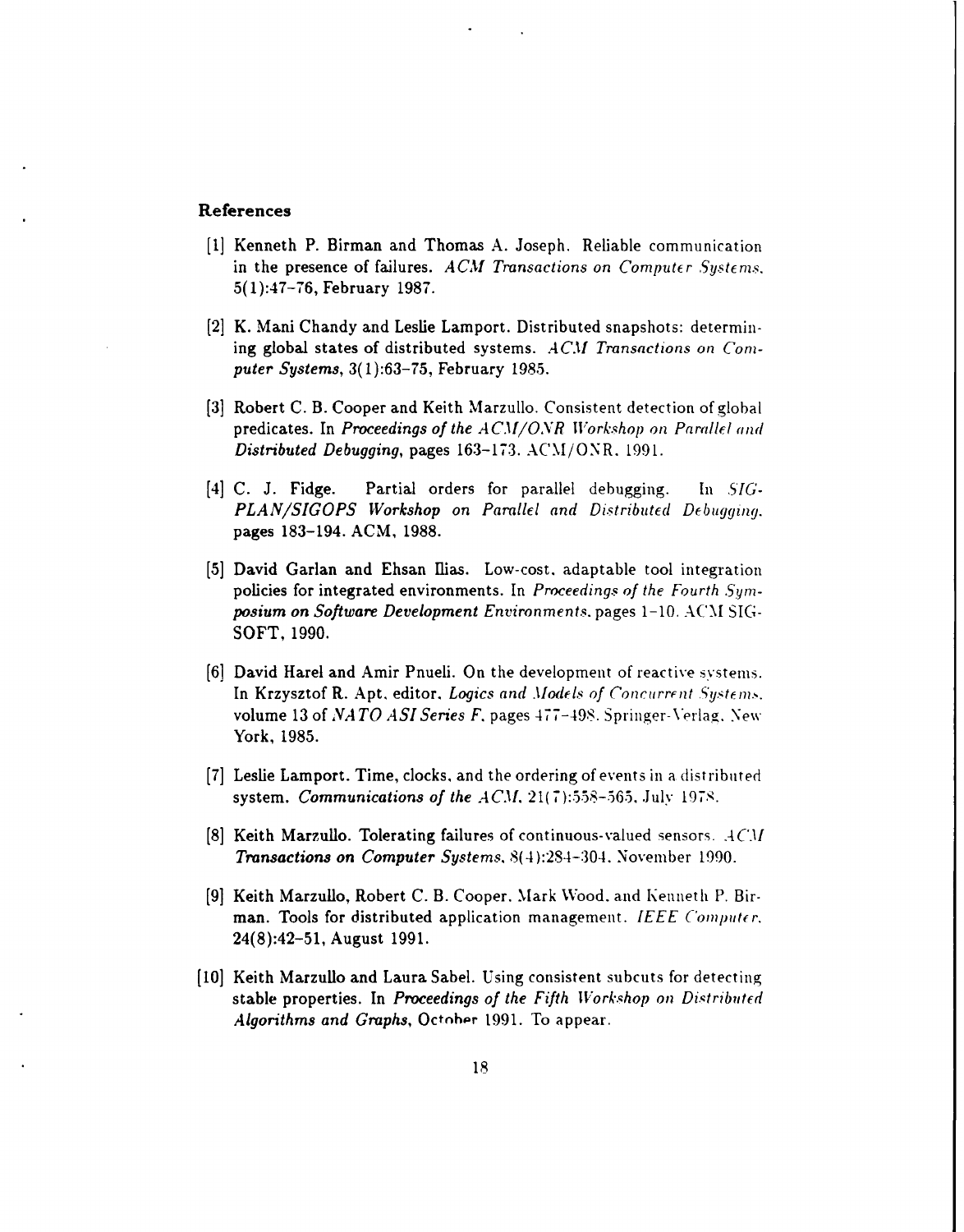- [11] Keith Marzullo and Mark Wood. Tools for distributed application management. In *Proceedings of the Spring 1991 EurOpen Conference.* pages 477-498, May 1991.
- (121 Friedemann Mattern. Time and global states of distributed systems. In Michel Cosnard et. al., editor, *Proceedings of the International Workshop on Parallel and Dist,ibuted Algorithms.* pages 215-226. North-Holland, October 1989.
- [13] Barton P. Miller and Jong-Deok Choi. Breakpoints and halting in distributed programs. In *Proceedings of the Eighth International Conference on Distributed Computing Systems. pages 316-323. IEEE. 1988.*
- [14] Steven P. Reiss. Connecting tools using message passing in the FIELD program development environment. *IEEE Software.* 7(4). July 1990.
- [151 M. Spezialetti and J. P. Kearns. Simultaneous regions: A framework **for** the consistent monitoring of distributed computations. In *Proceeding., of* the Ninth International Conference on Distributed Computing Systems. pages 61-68. **IEEE,** 1989.
- [16] Madelene Spezialetti. A Generalized Approach to Monitoring Dis*tributed Computations for Event Occurrences. Ph.D. dissertation. Uni*versity of Pittsburgh, 1989.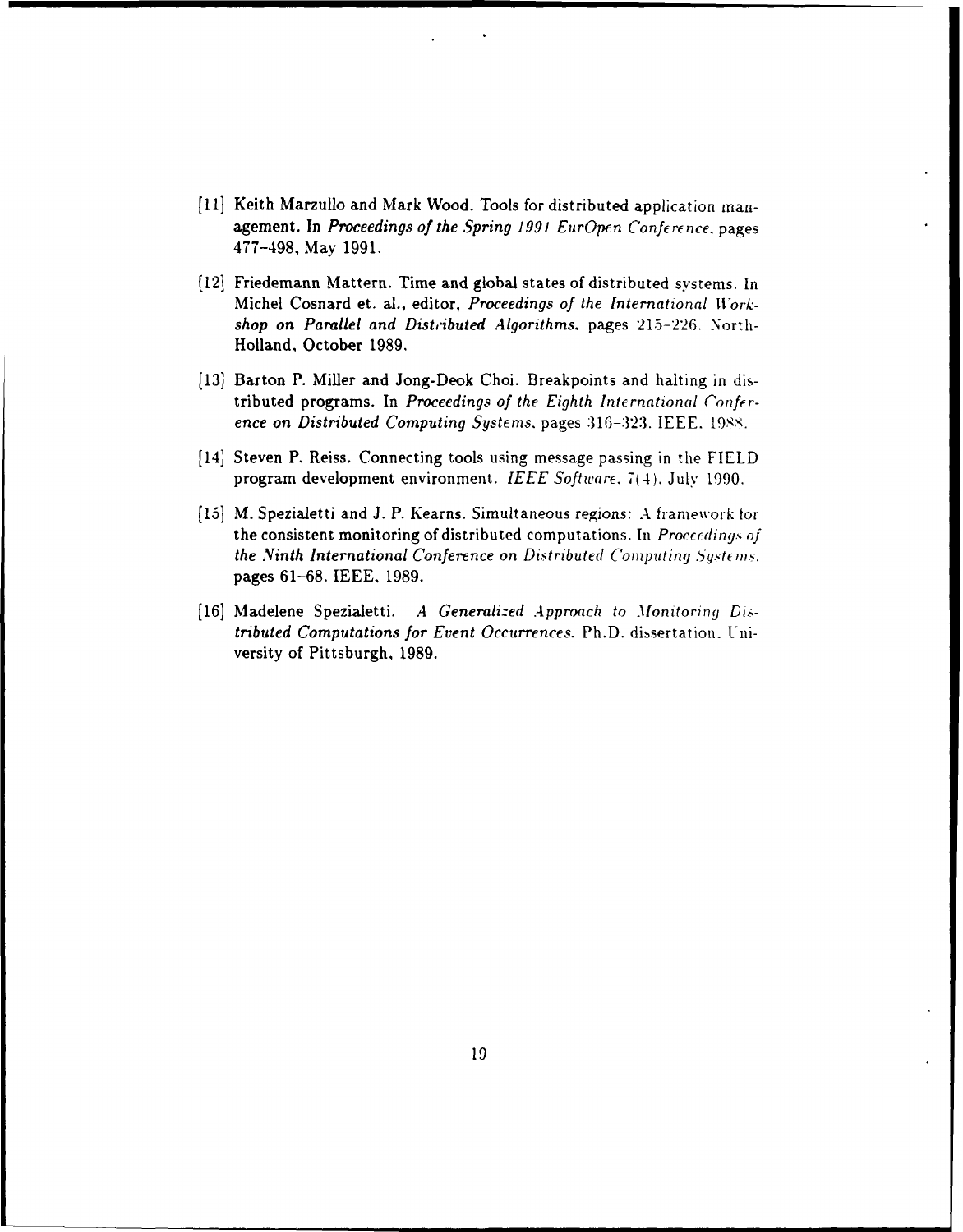

Figure **5:** An execution and the corresponding lattice of global **states.**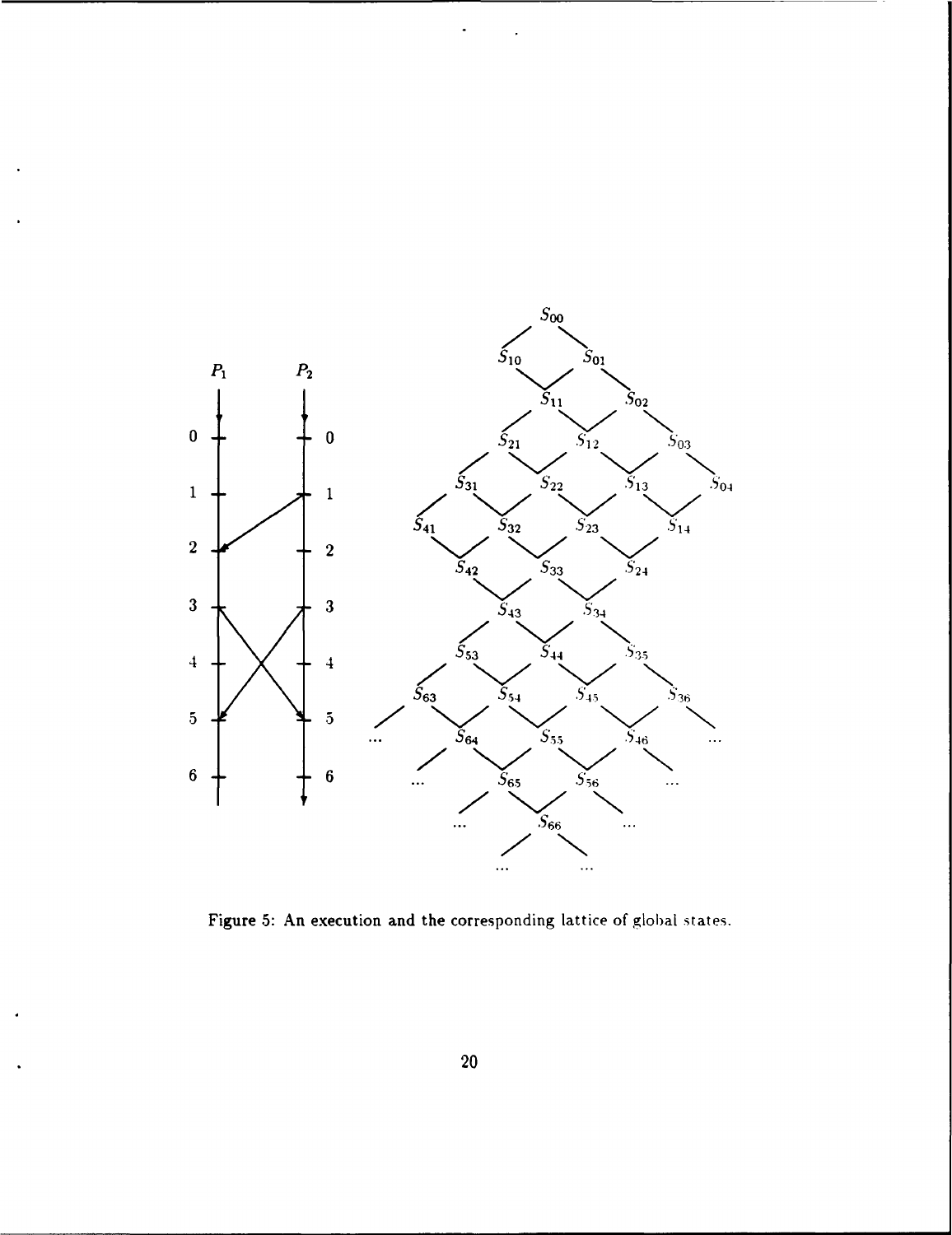```
\text{Possibly}(\Phi): begin<br>
current := global state \langle s_1^0, s_2^0, \ldots, s_n^0 \rangle:

     do no state in current satisfies \Phi \rightarrowlast := current
           \frac{1}{2} \frac{1}{2} \frac{1}{2} \frac{1}{2} \frac{1}{2} \frac{1}{2}current := states of level lvi reachable from a state in last:
           od
     end;
     report Possibly b
```


```
Definitely(\Phi): begin
    last := global state \langle s_1^0, s_2^0, \ldots, s_n^0 \rangle;
    remove all states in last that satisfy 4:
    \mathbf{I} \mathbf{v} \mathbf{I} := 1;
    % Invariant: last contains all states of level IN' - I that are accessible
    % from \langle s_1^0, s_2^0, \ldots, s_n^0 \rangle without passing through a state satisfying \Phido last \neq \{ \} \rightarrowcurrent := states of level lvi reachable from a state in last
         remove all states in current that satisfy b:
         Ivl := lvl + 1; last := current
         od
    end;
    report Definitely 0
```
Figure **7:** Algorithm for detecting *Definitely .*